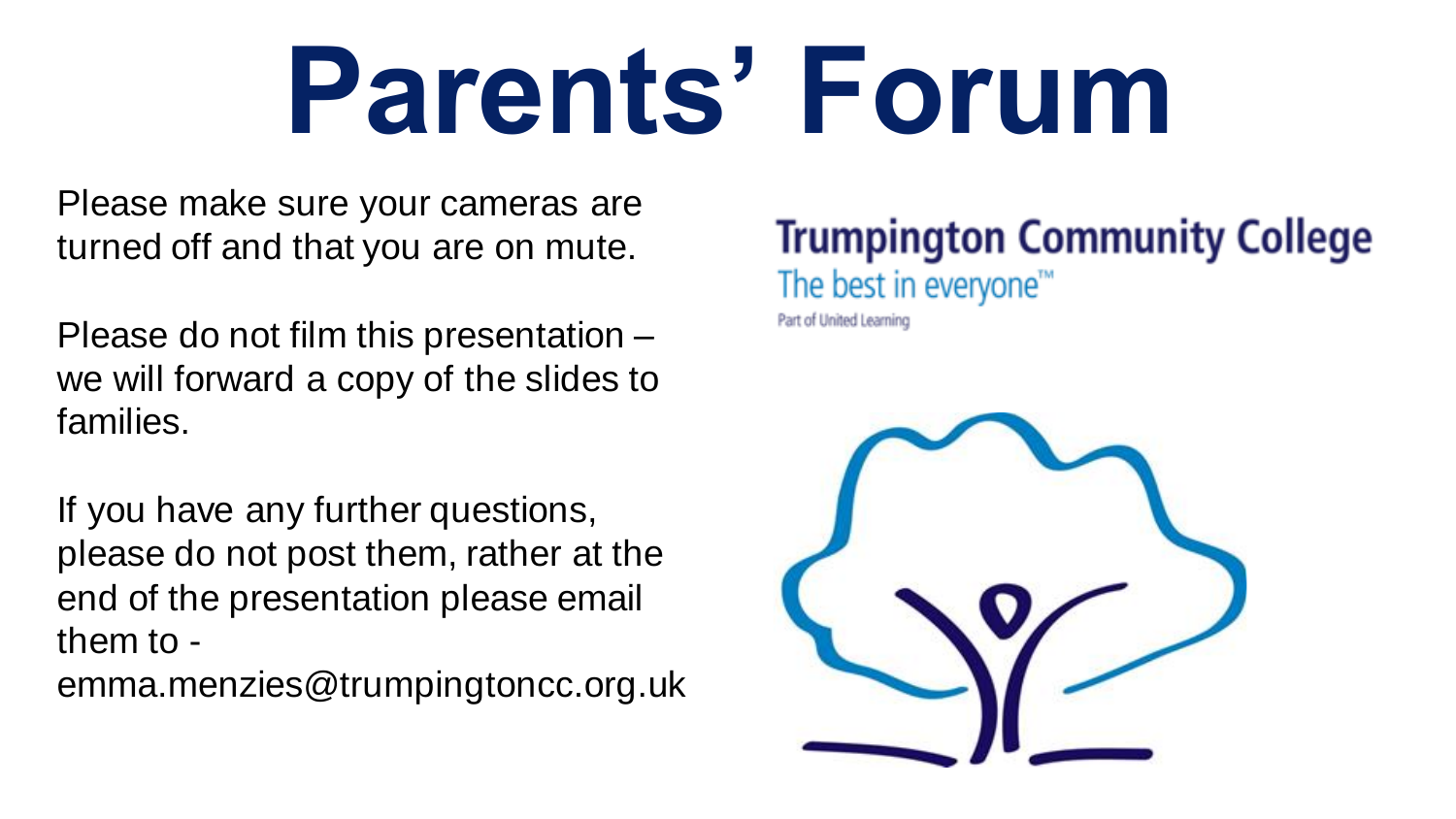# **The Senior Leadership Team**



Matt Oughton - Principal Laura Morgan - AP Teaching & **Learning** James Rawlins - AP College **Culture** Simon Dobson - Maths & **Futures** Natalie Goodbrand – English and Equality Jo Gurvidi - Assessment & **Curriculum** Charlene Camfield - Behaviour & Attendance Emma Menzies - Year 7 & **Community** 



· Ambition Confidence · Creativity

Respect

**Enthusiasm**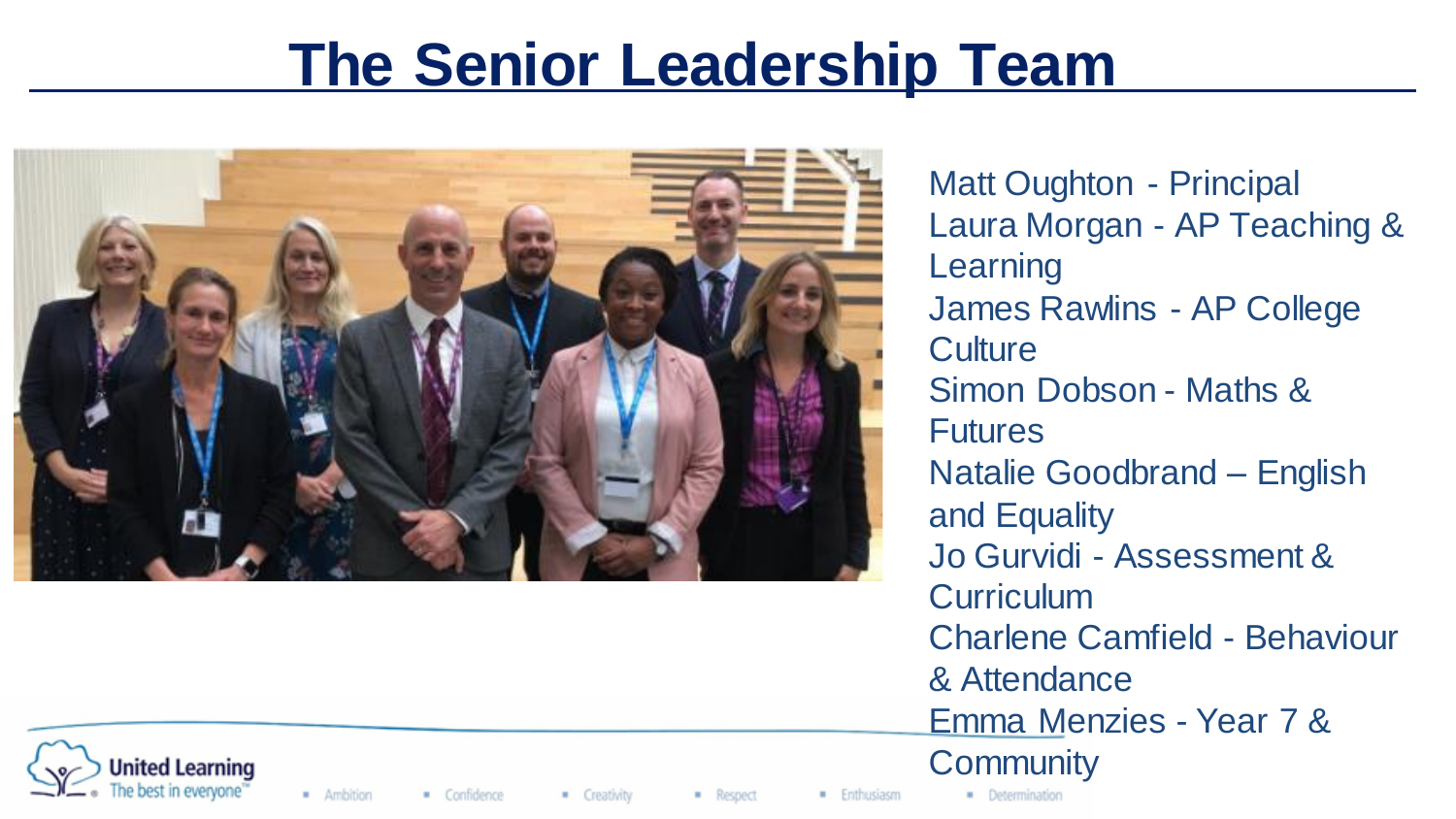# **The College Aims**

To create an outstanding school that gives every child the opportunity to live happy and fulfilling lives, go to university or pursue the career of their choice.





Trumpington Community Colle... 1h ... What an amazing set of results from our hardworking Trumpington Year 11 students today. You deserve to celebrate, @UnitedLearning





· Creativity

- Respect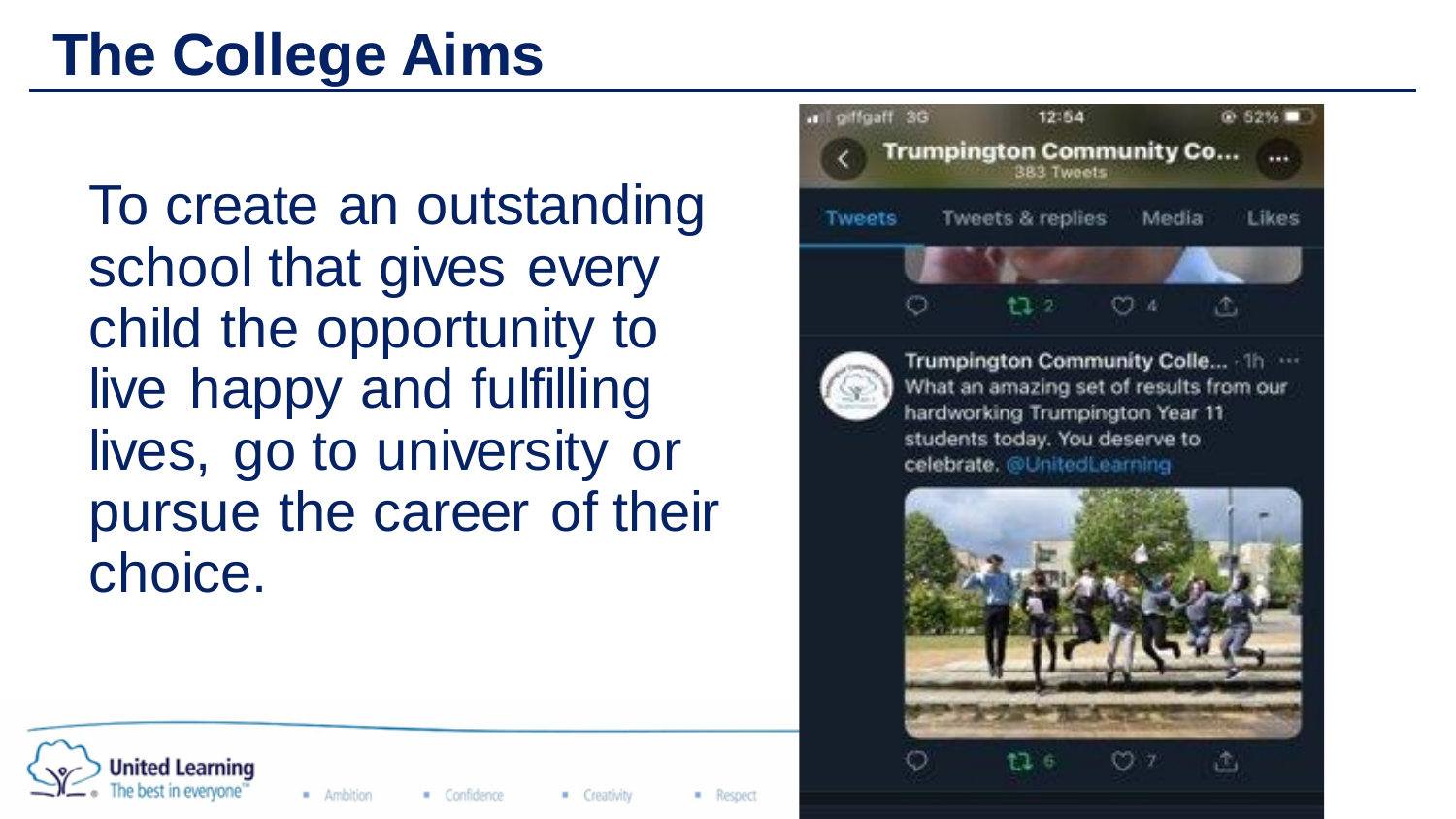# **Ethos and Core Values**

United Learning - '*The best in everyone'*

# Our **REACH** values -

- **Respect** for ourselves and others in all that we do;
- **Enthusiasm** to seek opportunity, find what is good and pursue talents and interests;
- **Ambition** to achieve the best for ourselves and others;
- **Confidence** to have the courage of our convictions and to take risks in the right cause;
- **Creativity** to imagine possibilities and make them real;
- **Hard work and Determination** to overcome obstacles and reach success.

# *Unapologetically ambitious*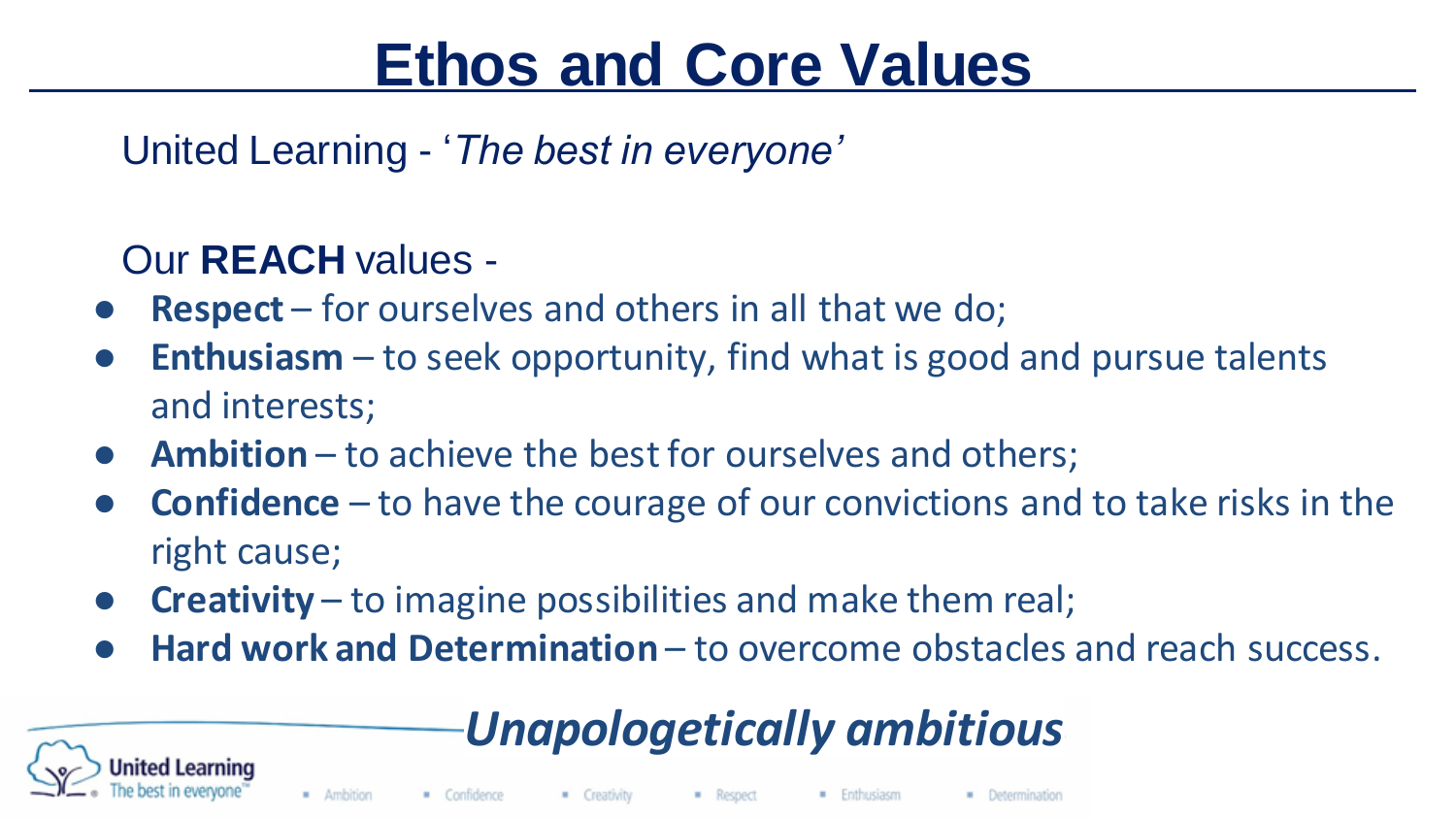# **Covid protocols**

Friday – less than 2% of school population have tested positive using an LFT

## **Current protocols**

College community to wear face coverings in communal areas

College Community to test bi-weekly using an LFT

Visitors restricted access to College – and to wear face coverings

Meetings onsite of 4 or more people to move to virtual

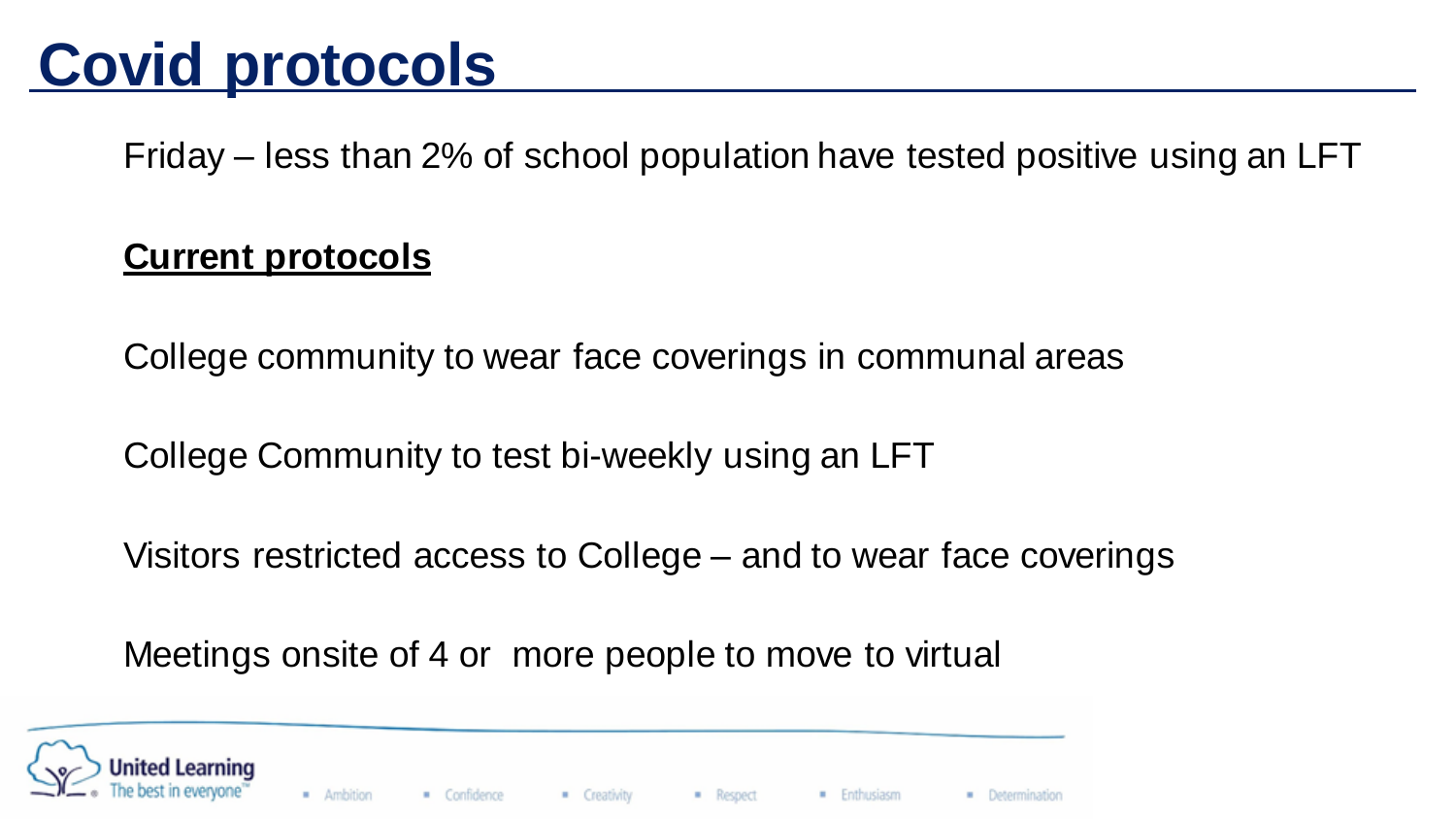# **Staffing**

- Small teaching staff staff welfare priority and believe retention will come from this
- Reasons teachers leave the profession -

Poor student conduct – Disruption Free Learning

Workload – Department planning time, slightly reduced timetables and planning / preparation INSET days

Govt policy – 0% pay increase this year, UL  $1 - 4\%$  pay increase

- **E** High quality CPD
- Timetable to reduce the impact of staff leaving on students in particular in Year 11 support and intervention available to Year 11 at lunchtimes and after school

### Recruitment of high-quality staff



· Creativity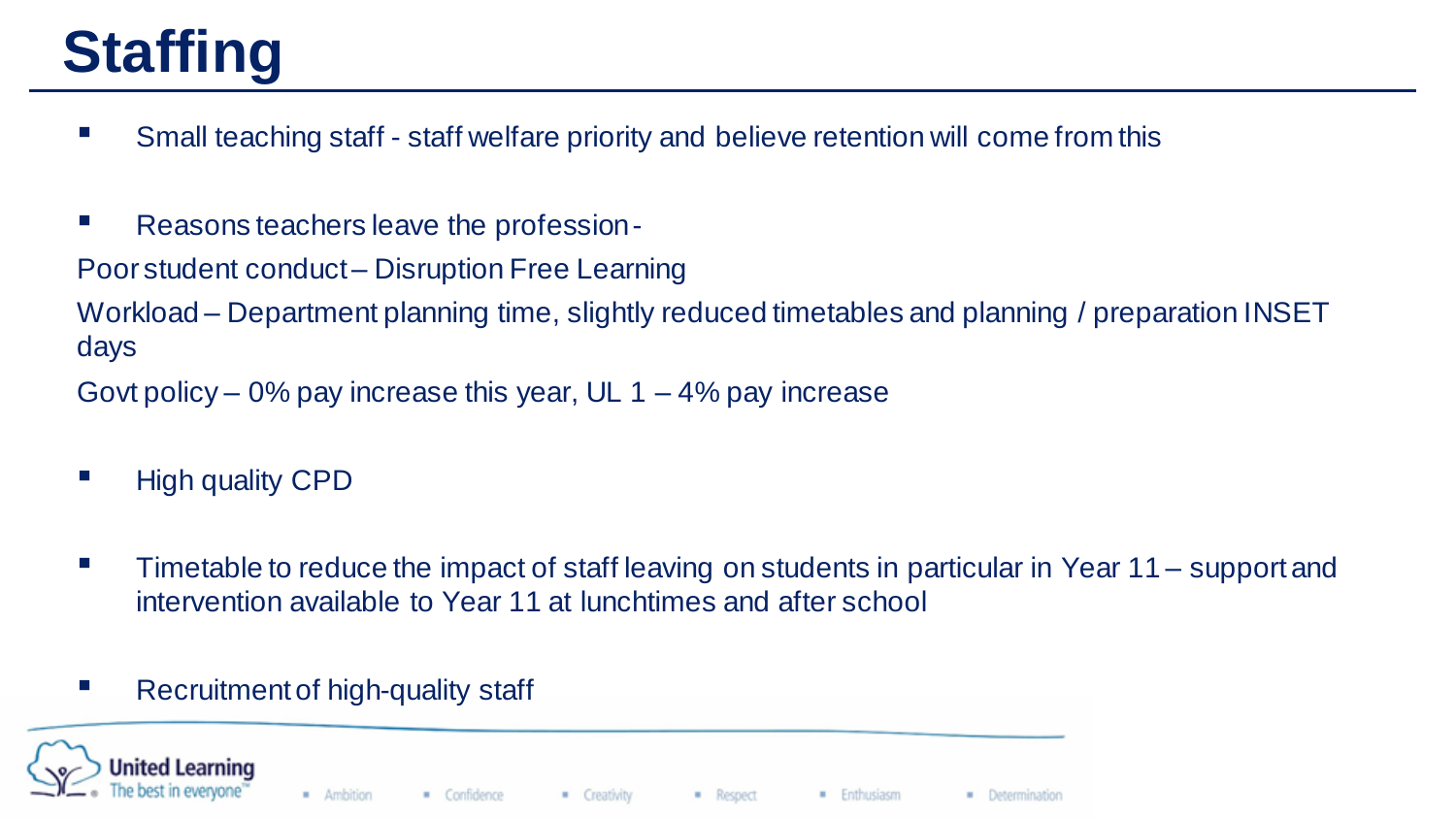# **Disruption Free Learning**

- Lessons are calm, quiet and focused very little off task activitiy or chatter
- Students are able to discuss a warning or removal with the member of staff at an appropriate time so as not to further disrupt learning and in a respectful manner – students know their response to the teacher would be "Can we talk about this later?"
- Students able to discuss concerns with tutor, Head of Year or SLT link to Year Group
- The College environment is often described by visitors as being the calmest school they have visited
- Early Career Teachers report *'we can just teach'* because of the behaviour policy and routines and this has a big impact on their wellbeing
- Students recently asked as part of a panel were very positive about the College, especially about behaviour



- Creativity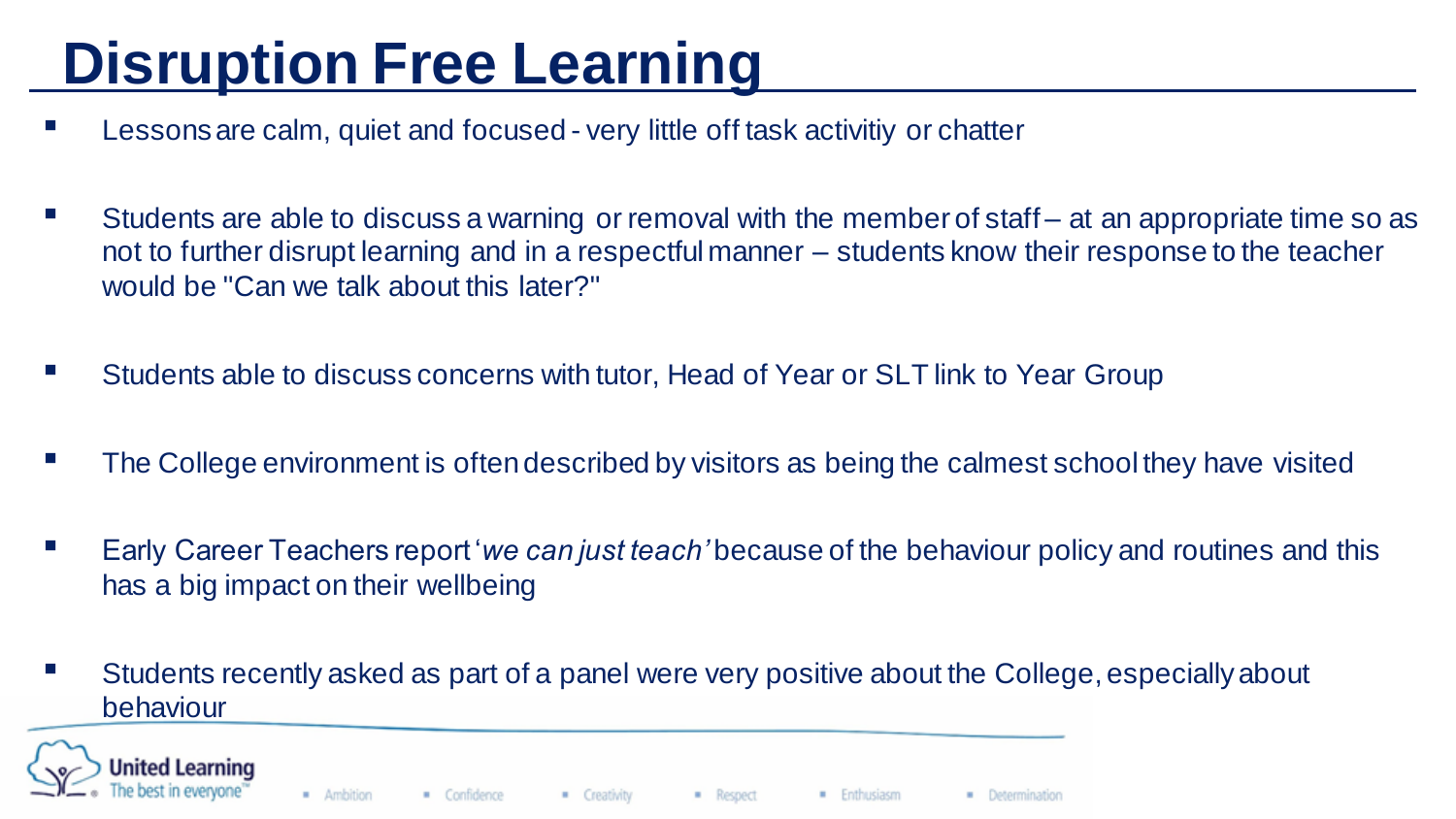# **Miss Morgan**

# Assistant Principal – Teaching and Learning



· Ambition · Confidence

· Creativity

Respect

**Enthusiasm**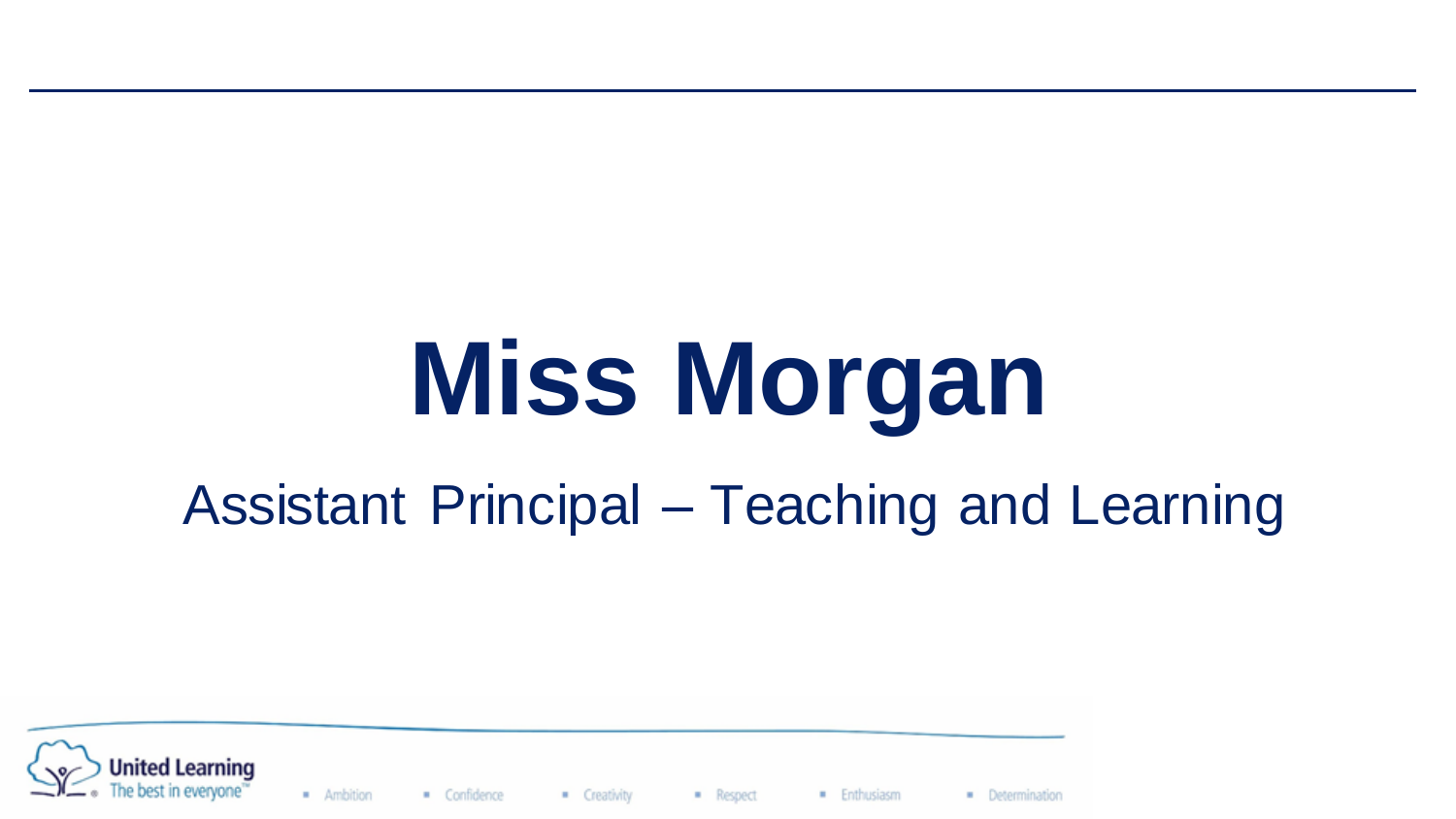## **How do you teach in this school?**

- **Disruption Free Learning.**
- **Science of Learning- Rosenshine principles and TLAC.**
- **Consistent Structure- I do/We do/You do.**
- **High challenge, high support.**
- **Subject experts- knowledge and passion.**
- **A culture of continuous improvement.**

· Ambition Confidence **E** Creativity Respect **Enthusiasm B** Determination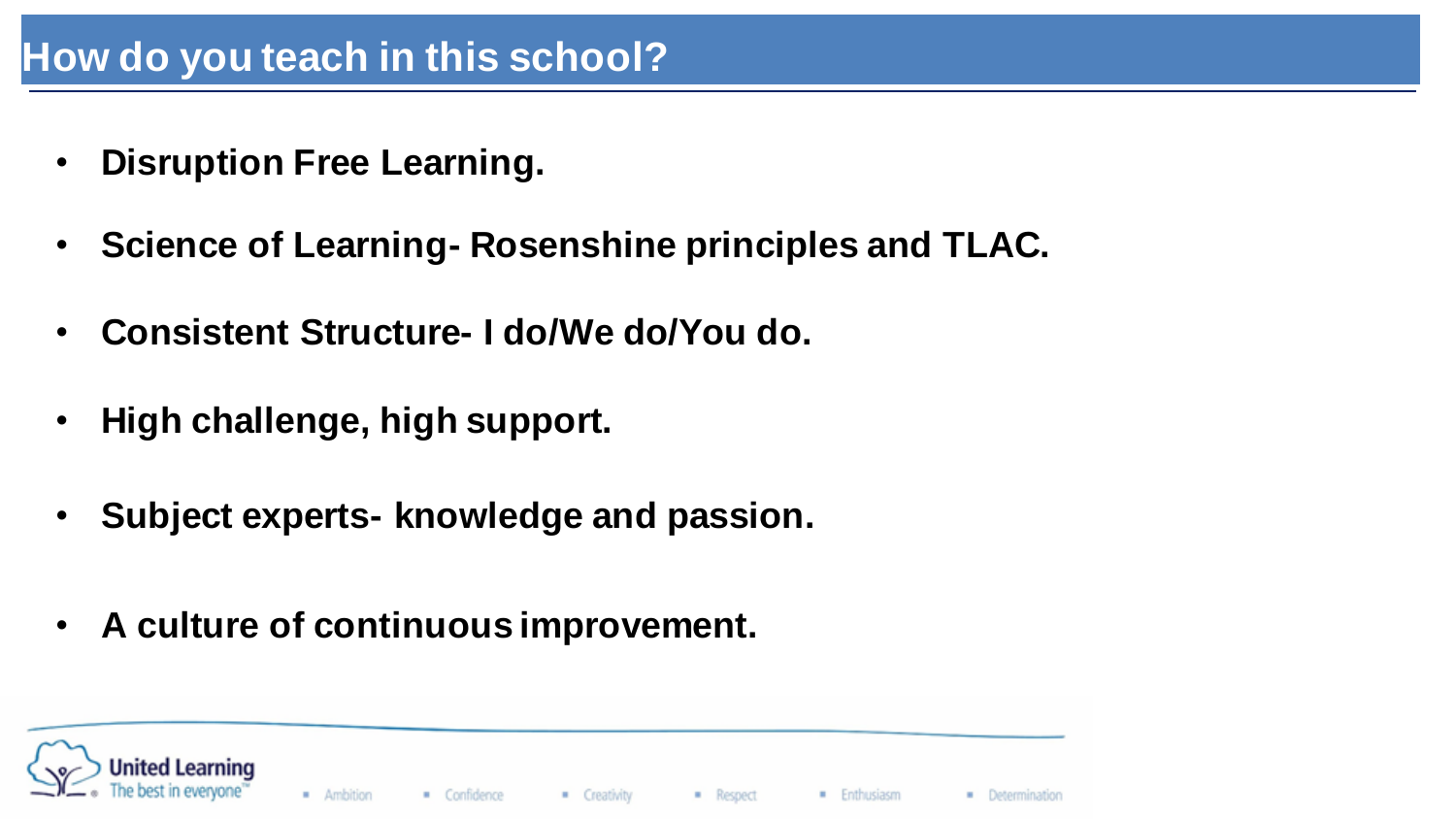# **Mr Rawlins**

# Assistant Principal – Culture and Values



 $A<sub>m</sub>$  Ambition Confidence

**E** Creativity

- Respect **Enthusiasm**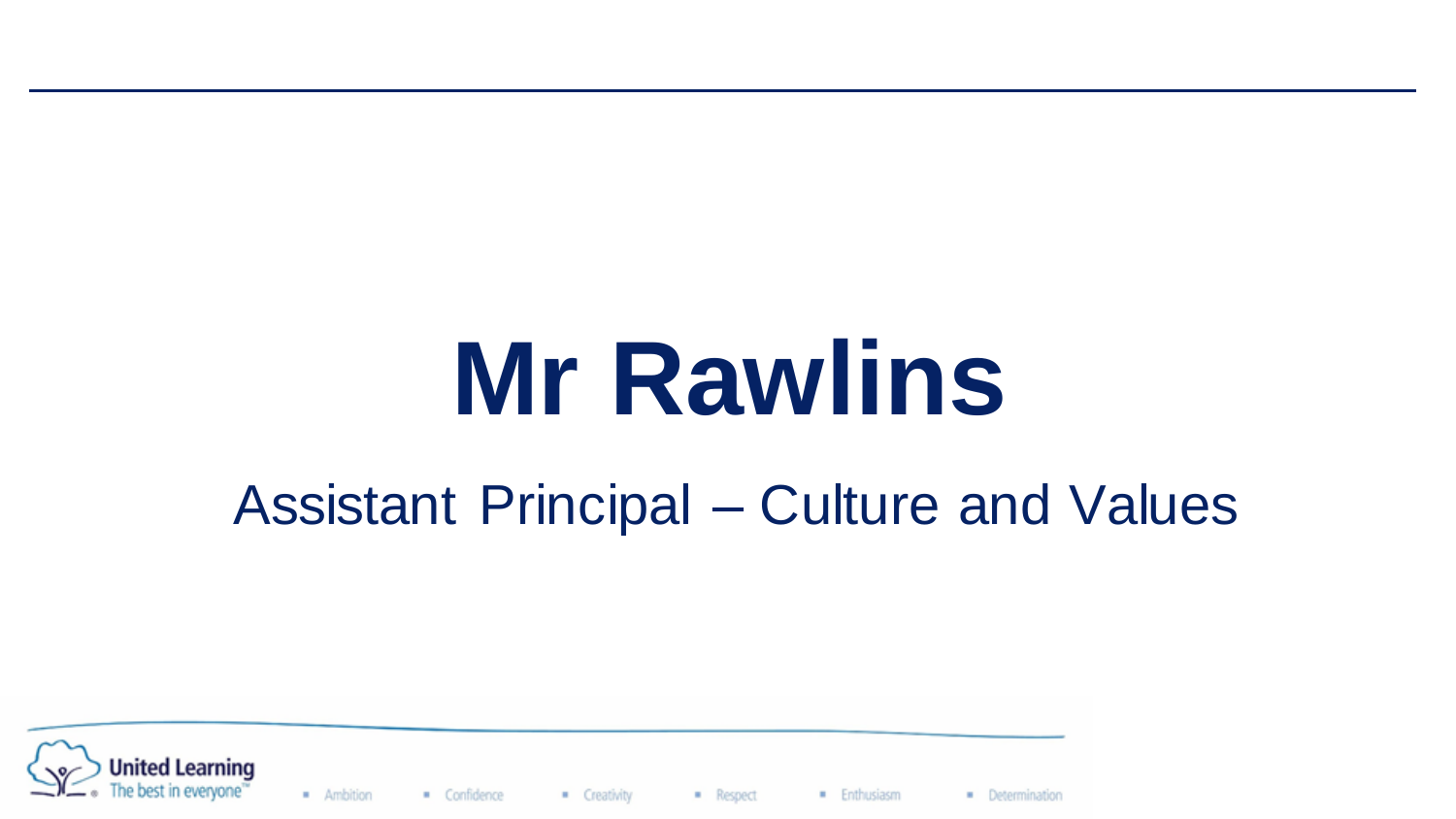## **What is the School Homework Policy and how often can I expect my son/daughter to get homework?**

| KS3 | <b>Activity</b>                                      | Mon                                                                                                  | Tue     | Wed             | <b>July</b>               | Fri/Weekend        |
|-----|------------------------------------------------------|------------------------------------------------------------------------------------------------------|---------|-----------------|---------------------------|--------------------|
|     | SENECA/Self Quizzing<br>Approx.<br>30 Mins per night | History/PE                                                                                           | Science | Geography/Drama | MFL (French /<br>Spanish) | Tech/Art/Computing |
|     | English                                              | 30 minutes reading or Bedrock activity (Details uploaded on Teams by English teacher)                |         |                 |                           |                    |
|     | Maths                                                | Standard tasks set daily on Sparx - due date set by the class teacher according to lesson timetable. |         |                 |                           |                    |

| KS4 | Activity                                              | Mon                                                                                   | Tue            | Wed            | <b>J.hur</b>   | Fri/Weekend                |
|-----|-------------------------------------------------------|---------------------------------------------------------------------------------------|----------------|----------------|----------------|----------------------------|
|     | SENECA/ Self Quizzing<br>Approx.<br>40 Mins per night | Science                                                                               | Option Block A | Option Block B | Option Block C | French & Option<br>Block D |
|     | English                                               | Homework set daily - due date set by the class teacher according to lesson timetable. |                |                |                |                            |
|     | Maths                                                 | Homework set daily - due date set by the class teacher according to lesson timetable. |                |                |                |                            |



- Creativity

**Enthusiasm**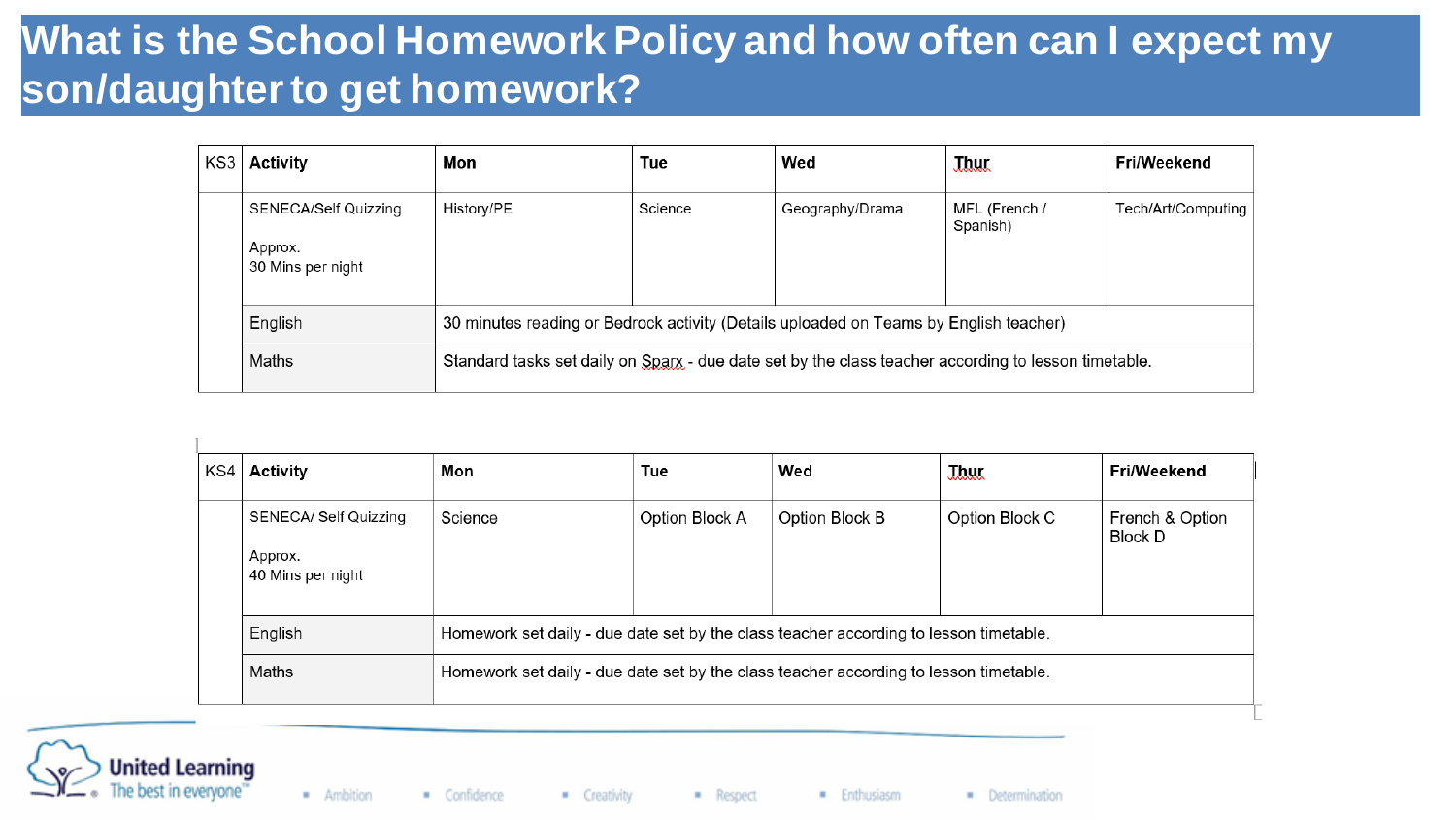# **What is the School Homework Policy and how often can I expect my son/daughter to get homework?**

### **The nature of homework:**

- Sparx
- Hegarty
- Seneca
- Bedrock
- Specific exam practice (Assessment questions given)
- Self-Quizzing from knowledge maps/fluency sheets

Jnited Learning · Ambition · Confidence - Creativity Respect **Enthusiasm** · Determination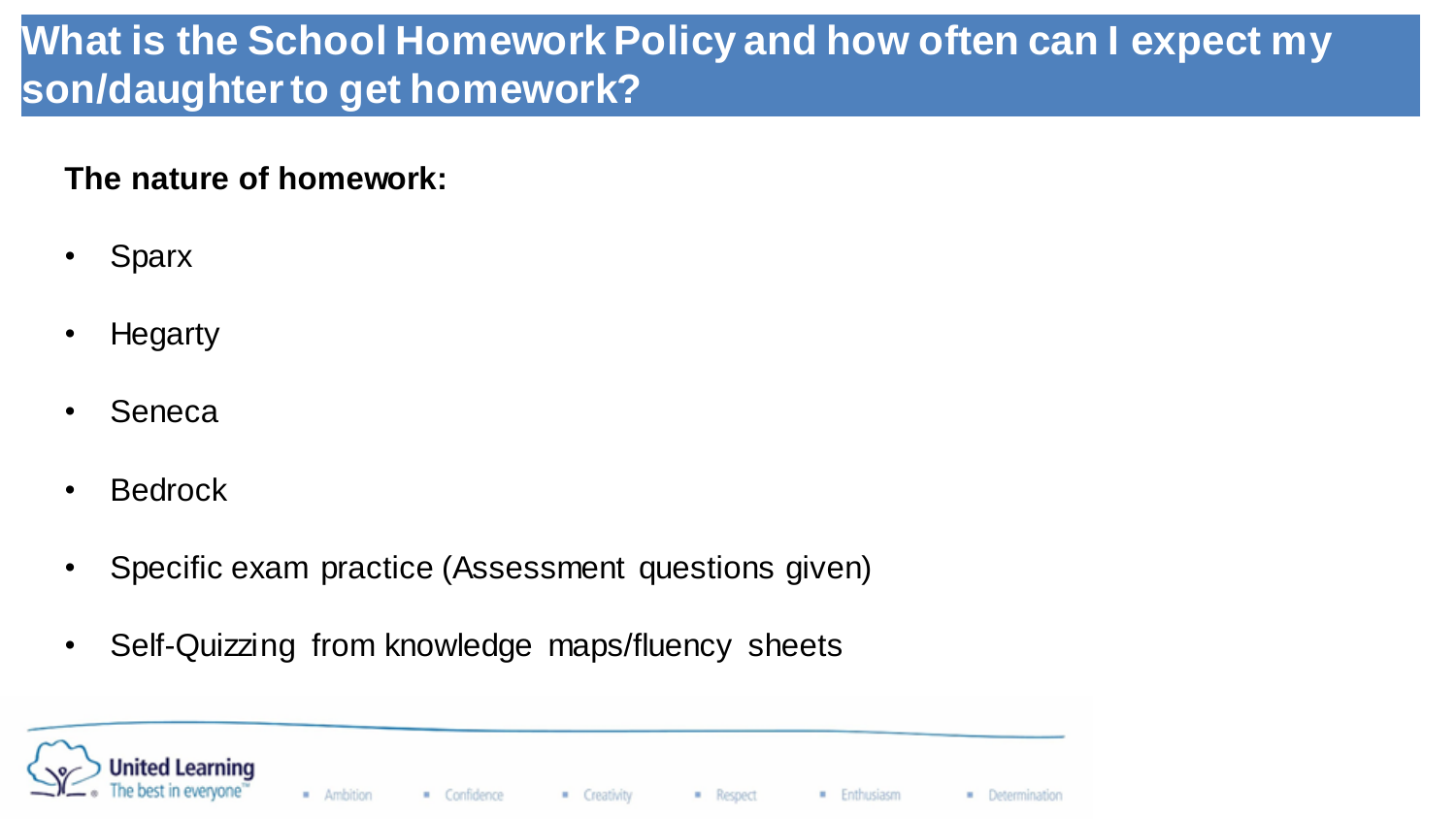**Homework currently shared via Microsoft Teams (Y7-10) and Google Classroom (Y11)**

**However, from January we are integrating 'Show My Homework' to these systems to allow you to have greater insight into your child's homework.**

### **Reasons for doing this:**

- It will tie together the existing platforms for sharing homework (Teams and Classroom)
- It will give parents a separate log in for them to access the homework set for their children
- It will allow speedier communication between staff, parents and students seeking clarification over homework
- Create reports so that staff can more easily monitor and track the quantity and frequency of homework being set for classes

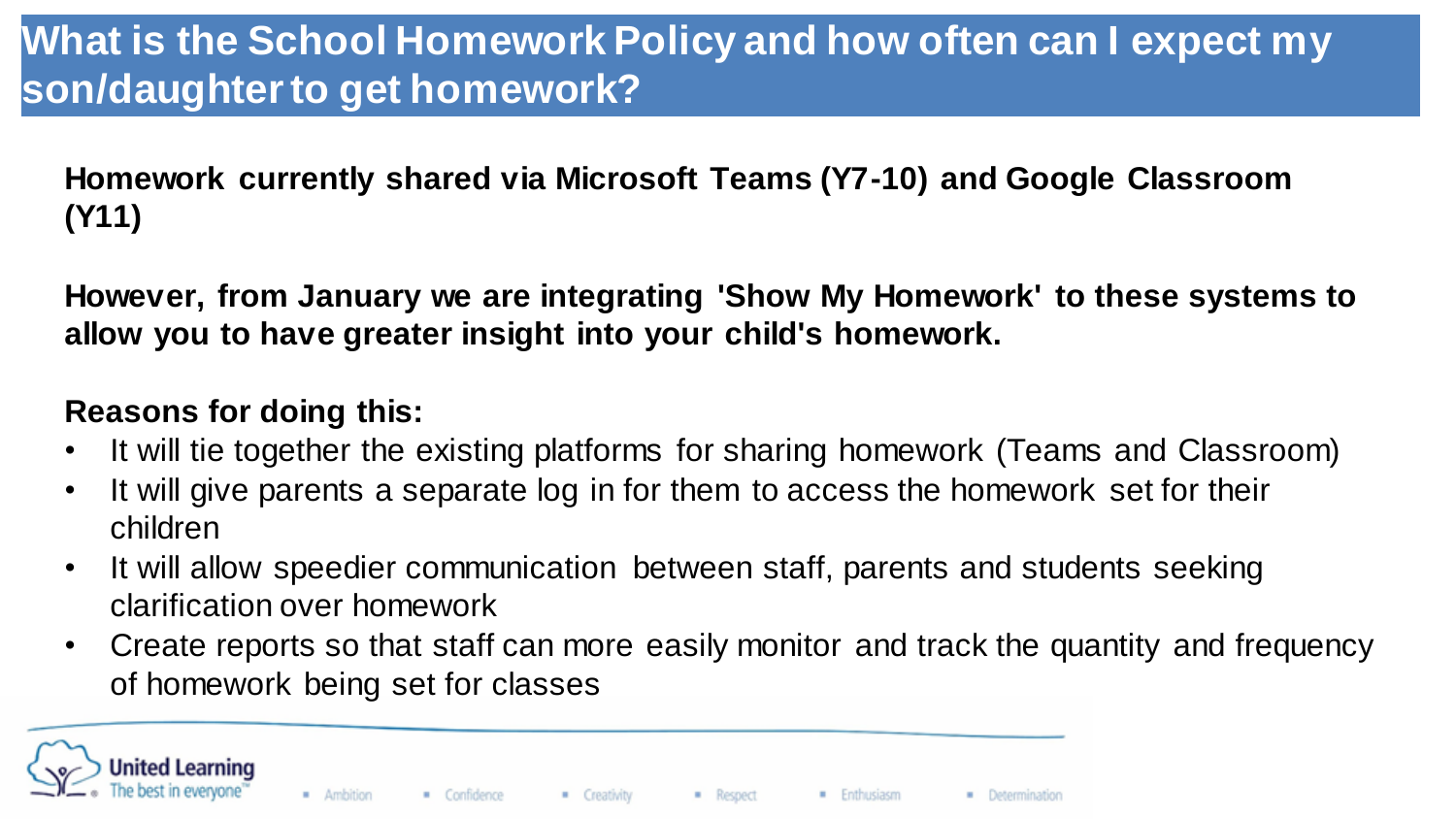## **I was wondering what happens with equipment for learning at school?**

- **An equipment check on a (near) daily basis**
- **To ensure that students can access their learning and are set up for success**
- **Replacement equipment provided to allow access to learning**





**Enthusiasm**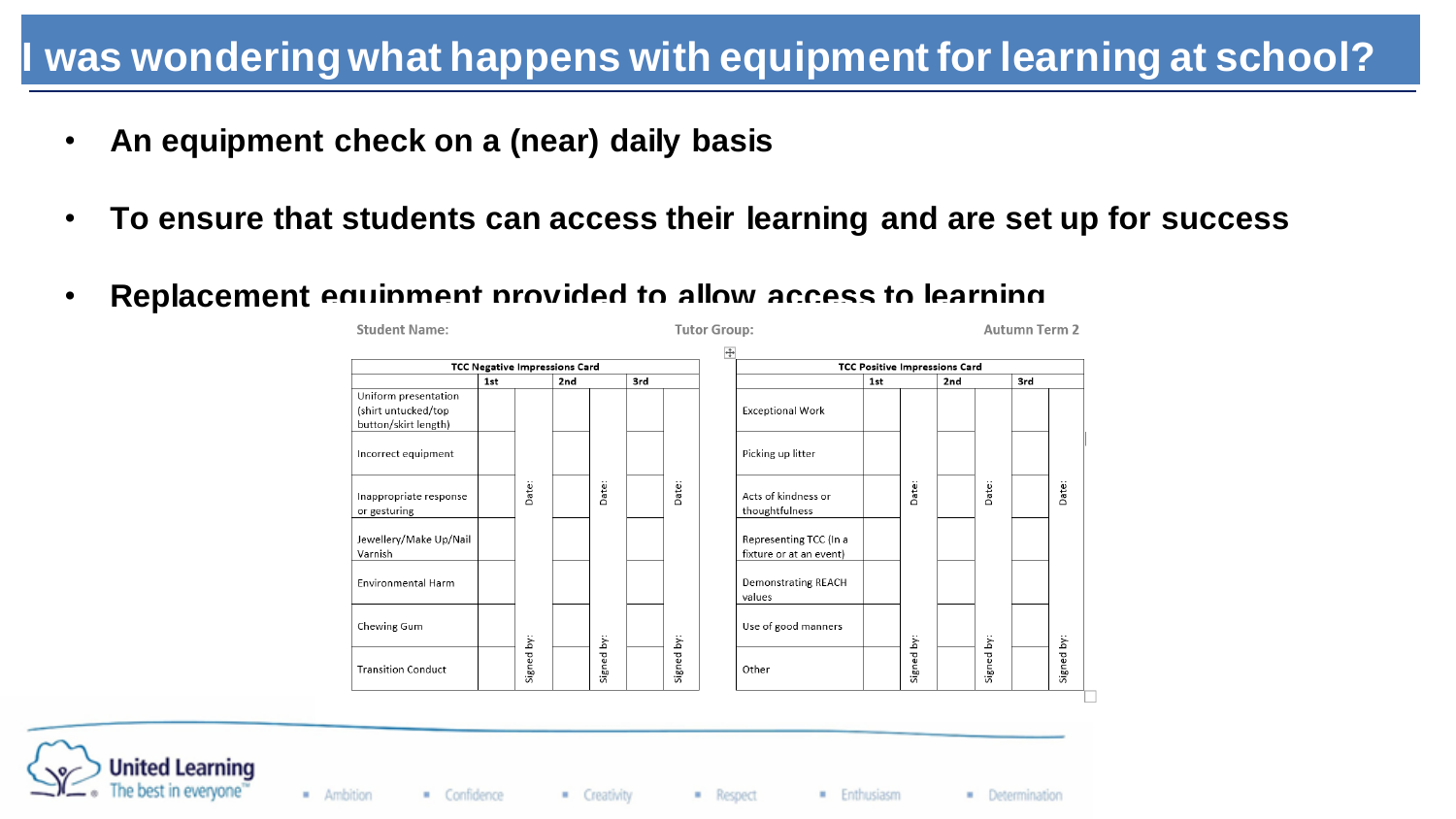# **Was wondering what happens with equipment for learning at school?**

## **Tuesday 23rd November: Sparx**



We would also expect a fully charged Chromebook as part of the daily equipment.

Replacements are provided without sanction for faulty Chromebook/charger



· Creativity

- Respect

**Enthusiasm**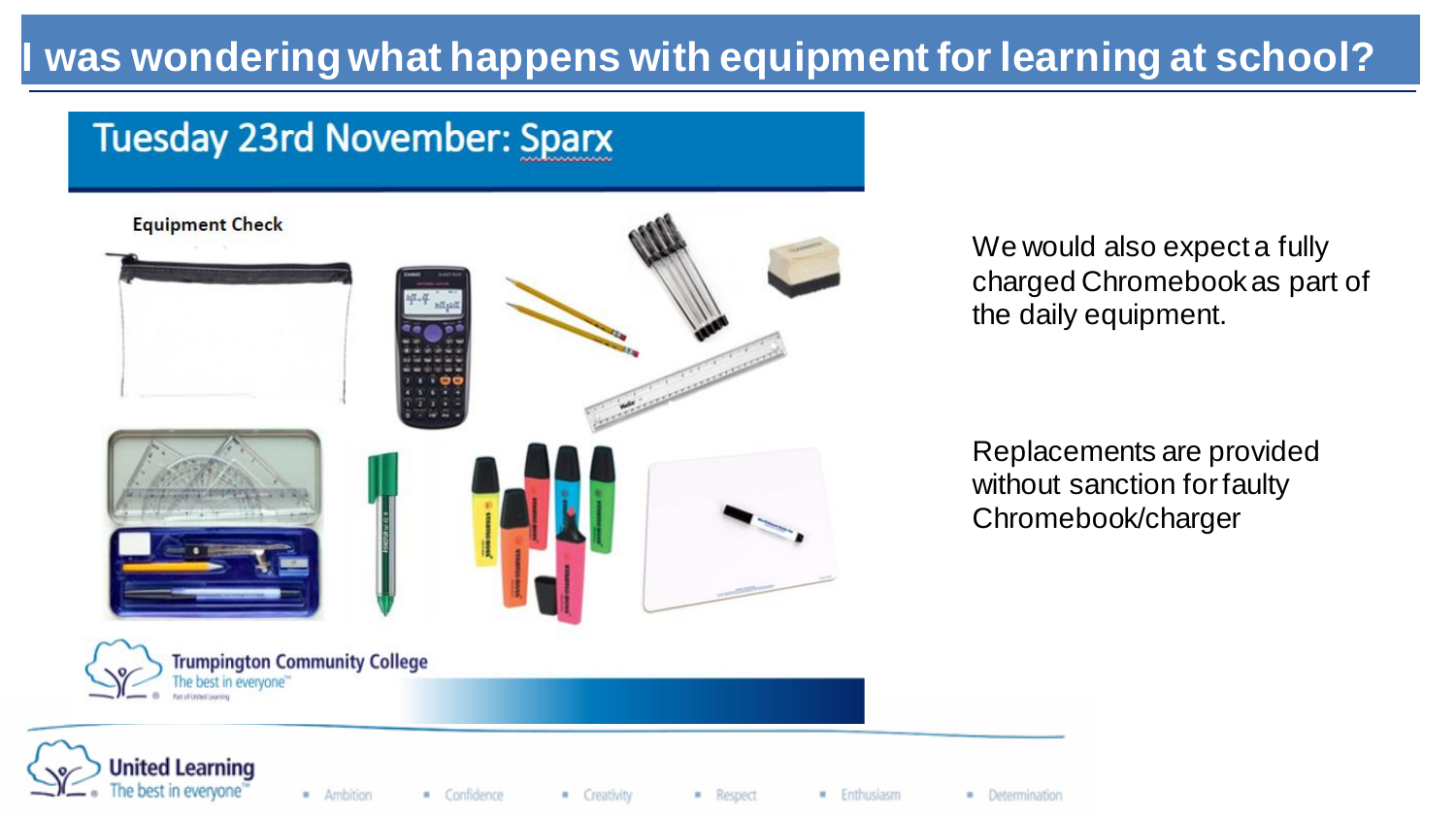# **How does the school Impressions Card work?**

**Student Name:** 

|                           |     |            | <b>TCC Negative Impressions Card</b> |            |     |            |
|---------------------------|-----|------------|--------------------------------------|------------|-----|------------|
|                           | 1st |            | 2nd                                  |            | 3rd |            |
| Uniform presentation      |     |            |                                      |            |     |            |
| (shirt untucked/top       |     |            |                                      |            |     |            |
| button/skirt length)      |     |            |                                      |            |     |            |
| Incorrect equipment       |     |            |                                      |            |     |            |
| Inappropriate response    |     | Date:      |                                      | Date:      |     | Date:      |
| or gesturing              |     |            |                                      |            |     |            |
|                           |     |            |                                      |            |     |            |
| Jewellery/Make Up/Nail    |     |            |                                      |            |     |            |
| Varnish                   |     |            |                                      |            |     |            |
| <b>Environmental Harm</b> |     |            |                                      |            |     |            |
| Chewing Gum               |     |            |                                      |            |     |            |
| <b>Transition Conduct</b> |     | Signed by: |                                      | Signed by: |     | Signed by: |

 $\overline{+}$ **TCC Positive Impressions Card**  $3rd$ 1st 2nd **Exceptional Work** Picking up litter Date: Date: Date: Acts of kindness or thoughtfulness Representing TCC (In a fixture or at an event) **Demonstrating REACH** values Use of good manners Signed by: Signed by: Signed by: Other

**Autumn Term 2** 



- Ambition Confidence **E** Creativity

Respect

· Enthusiasm

**Tutor Group:**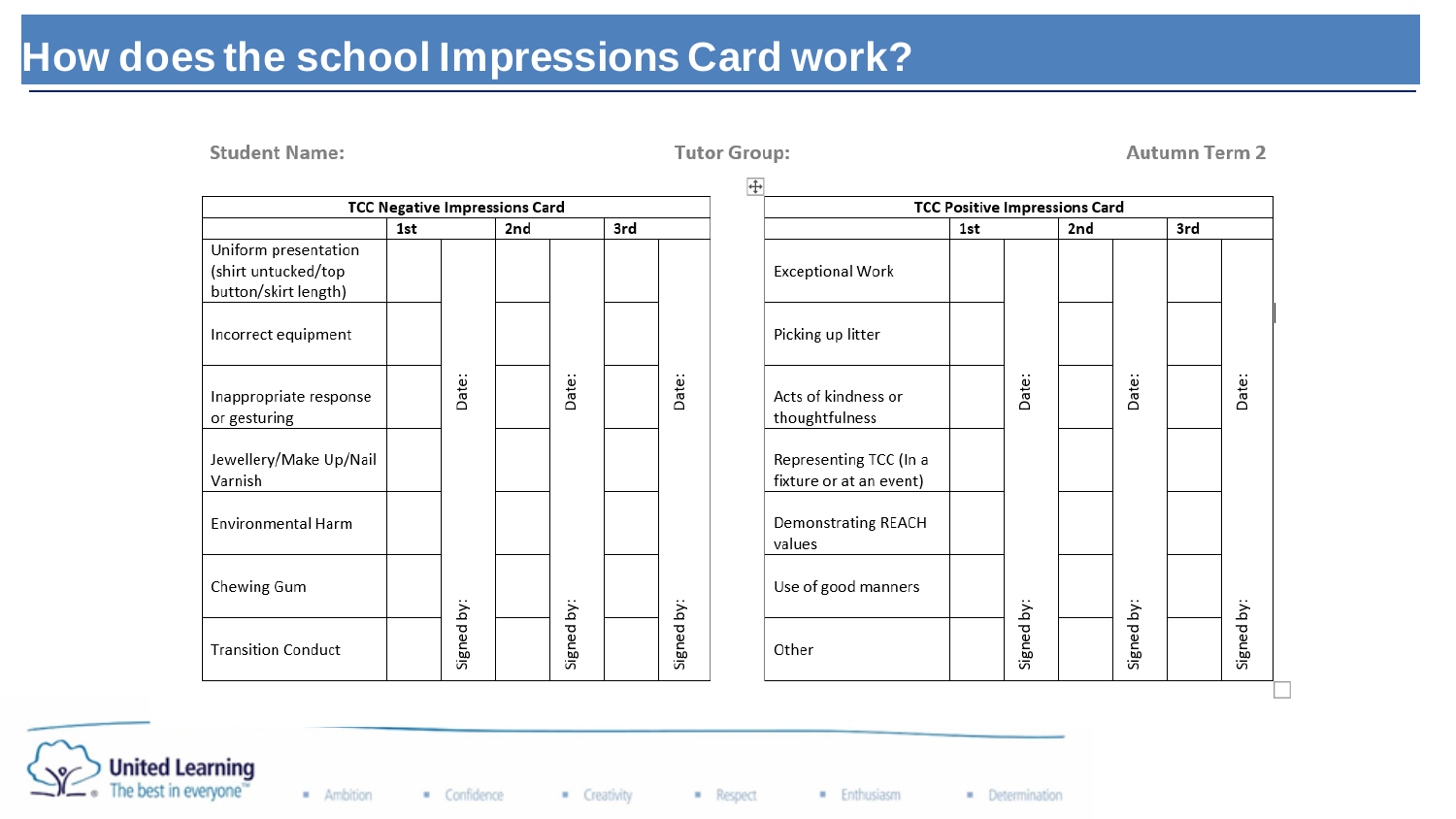# **How does the school currently engage with Cambridge University & the Biomedical Campus?**

- Currently establishing a link to allow for a Year 7 trip to Cambridge University as part of the onboarding process (Ambition)
- Looking to incorporate the University and Biomedical Campus into the school careers and PSHE programme as well as there being some potential for curricular links with the Science Department
- If you are involved or have any contacts that can help with this process, please do contact simon.dobson@trumpingtoncc.org.uk

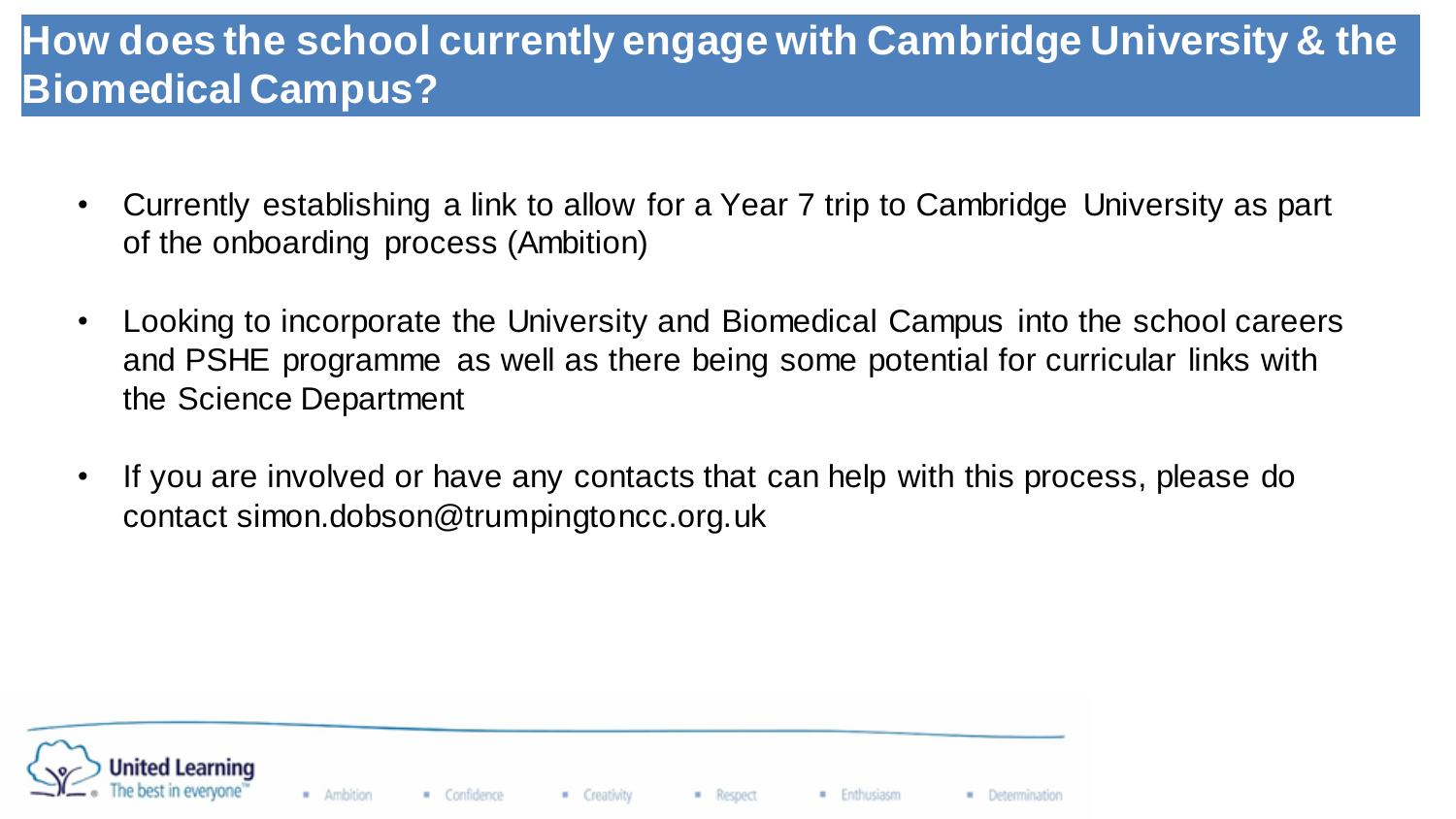# **Ms Camfield**

# Assistant Principal – Behaviour



 $A<sub>m</sub>$  Ambition Confidence

- Creativity

- Respect **Enthusiasm**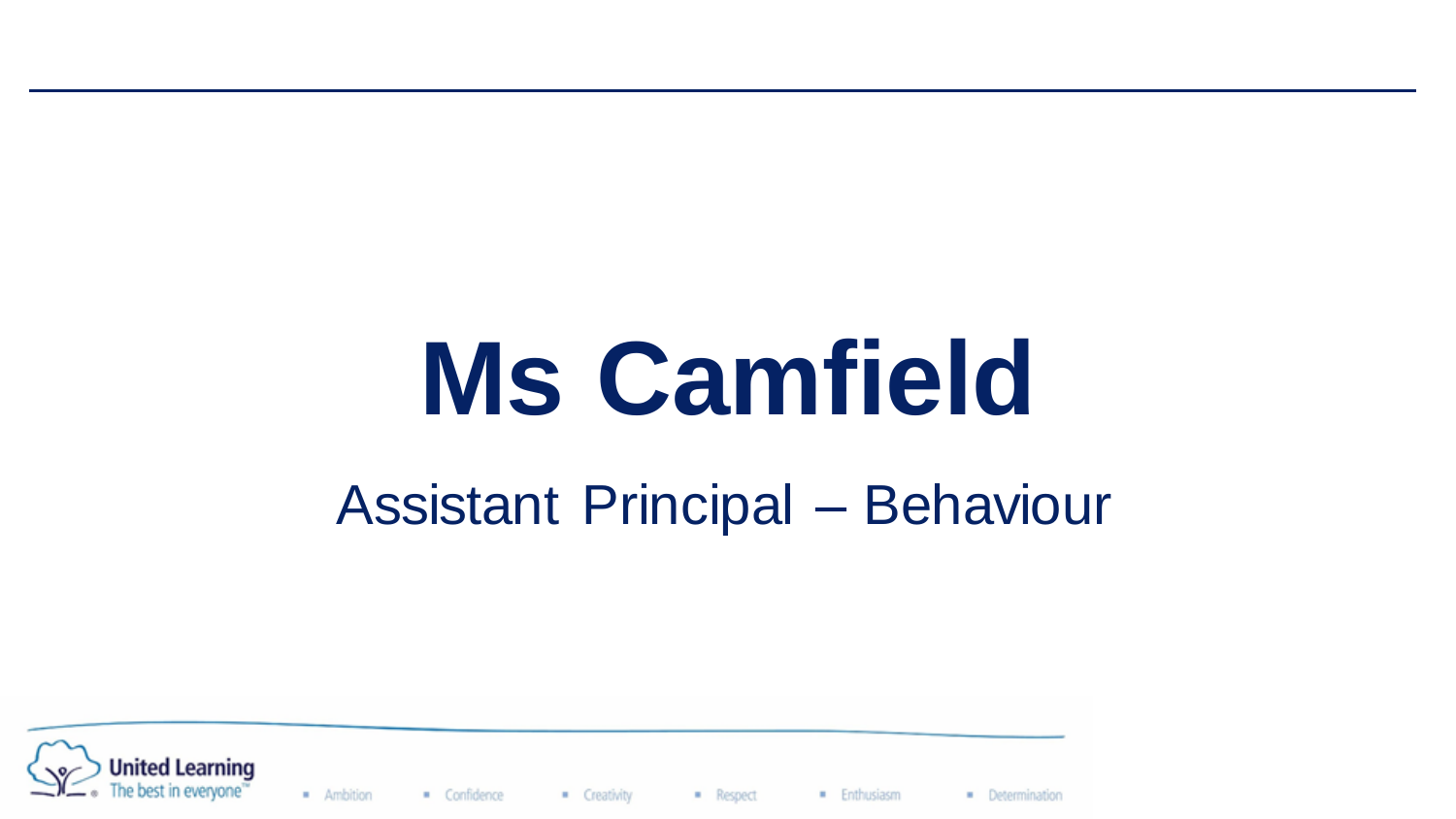# **Uniform**

School uniforms play an enormously important role in schools up and down the country.

Reasons:

- They act as a social leveller, therefore, helps reduce bullying.
- Promote pride and belonging among students and the wider community.
- Boost children's academic performance.
- Helps young people develop good habits that will allow them to grow into successful adults.

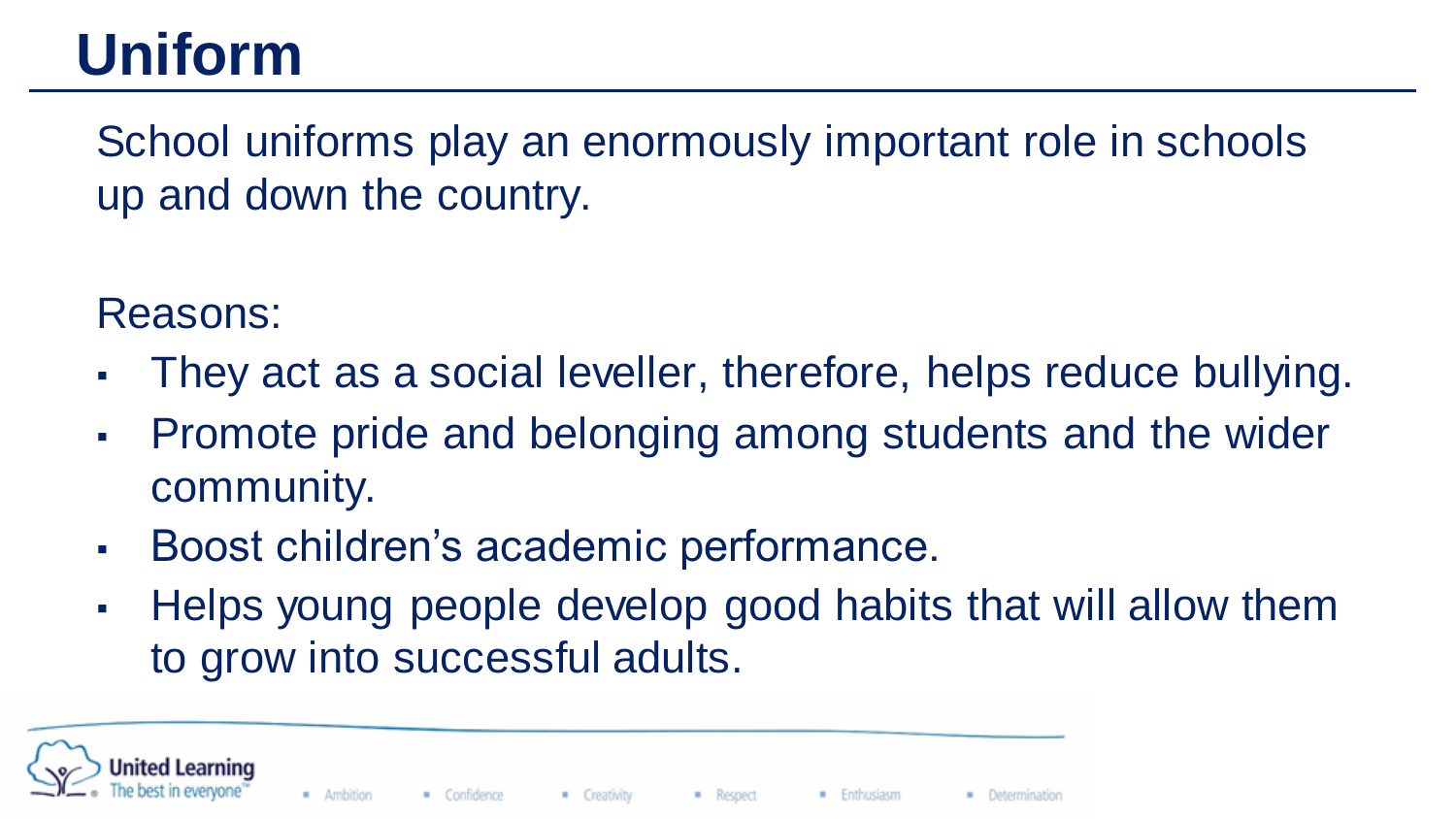# **Uniform Expectations**

The new uniform will be compulsory and current expectations will continue to apply in regards to skirt lengths and design, piercings and trainers.

Students will not be allowed to come to or leave the College in PE kit because other Cambridge Cluster schools have the same PE kit, therefore, College students would not be identifiable in the local community.

Students may wear trainers during break and lunch for sports activities but must change back into school shoes before commencement of lessons.



**Enthusiasm**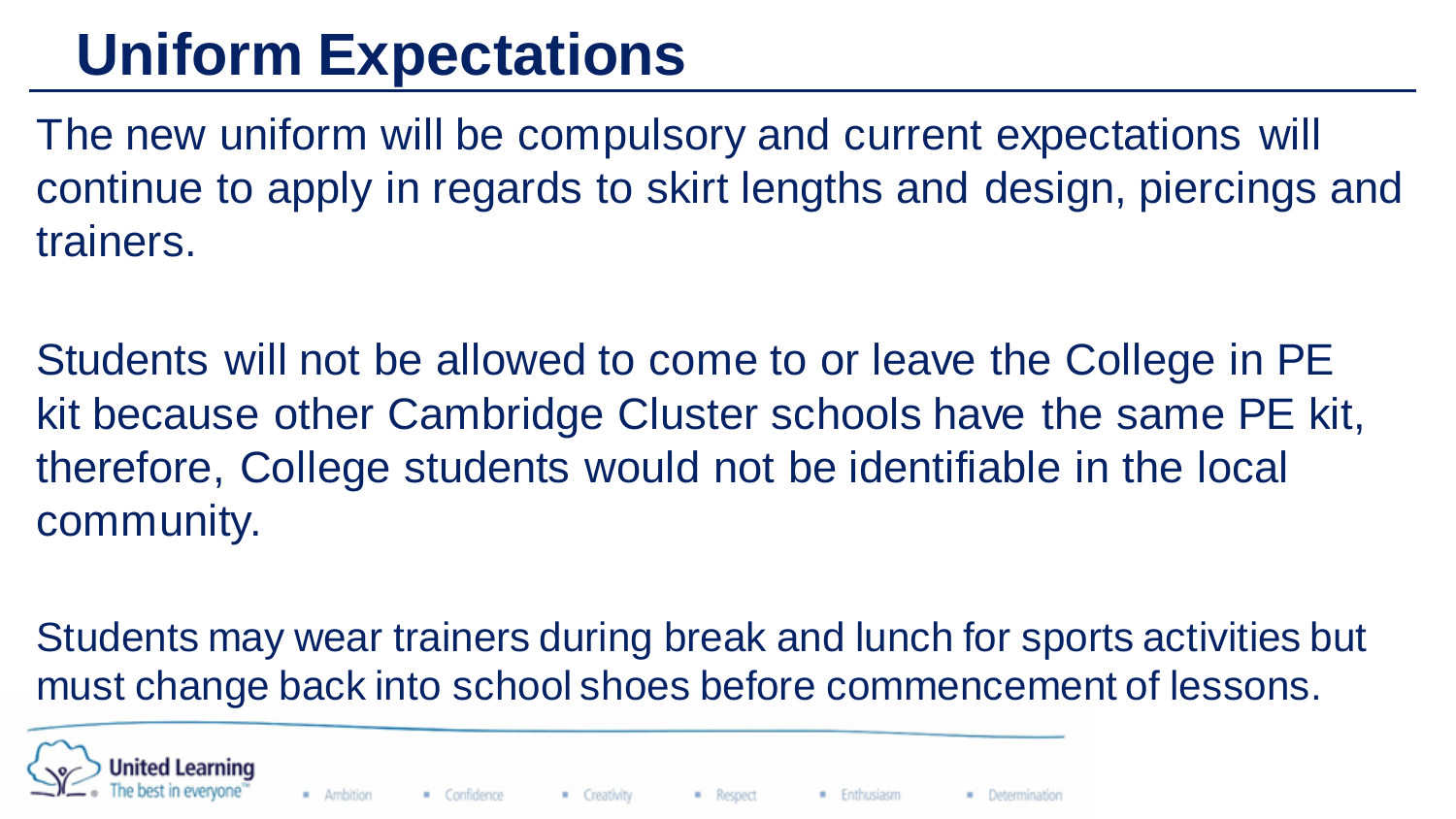# **Mental Wellbeing**

Our current tutor programme allows for students to have weekly discussion around mental health

## Students have access to:

- **Student Wellbeing Practitioner**
- **Form Tutor and Head of Year**
- After school sport clubs and other activities
- **Family Support Worker**
- Behaviour Support

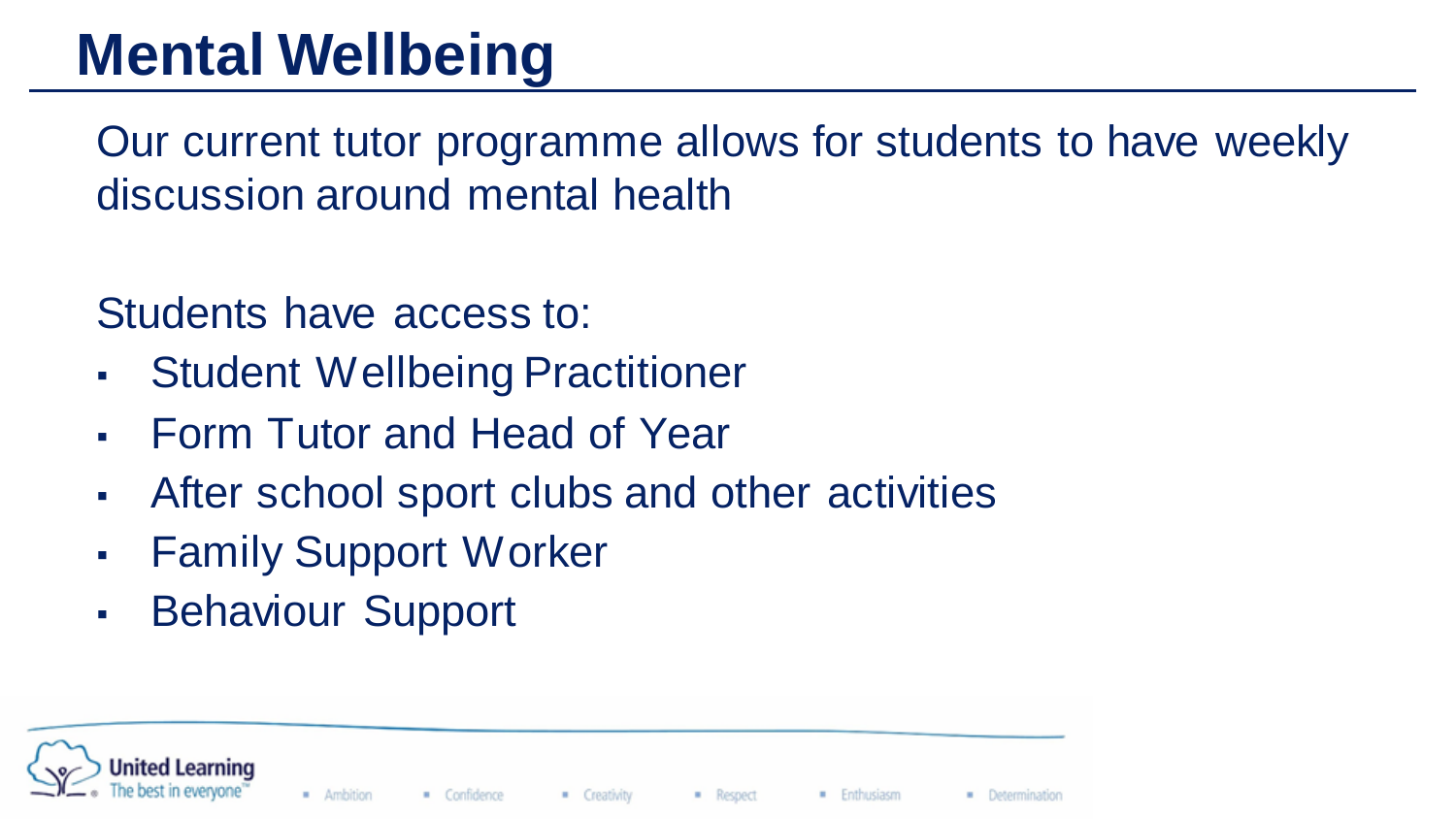# **Mrs Amabile**

# School Business Manager



· Ambition Confidence

· Creativity

Respect **Enthusiasm**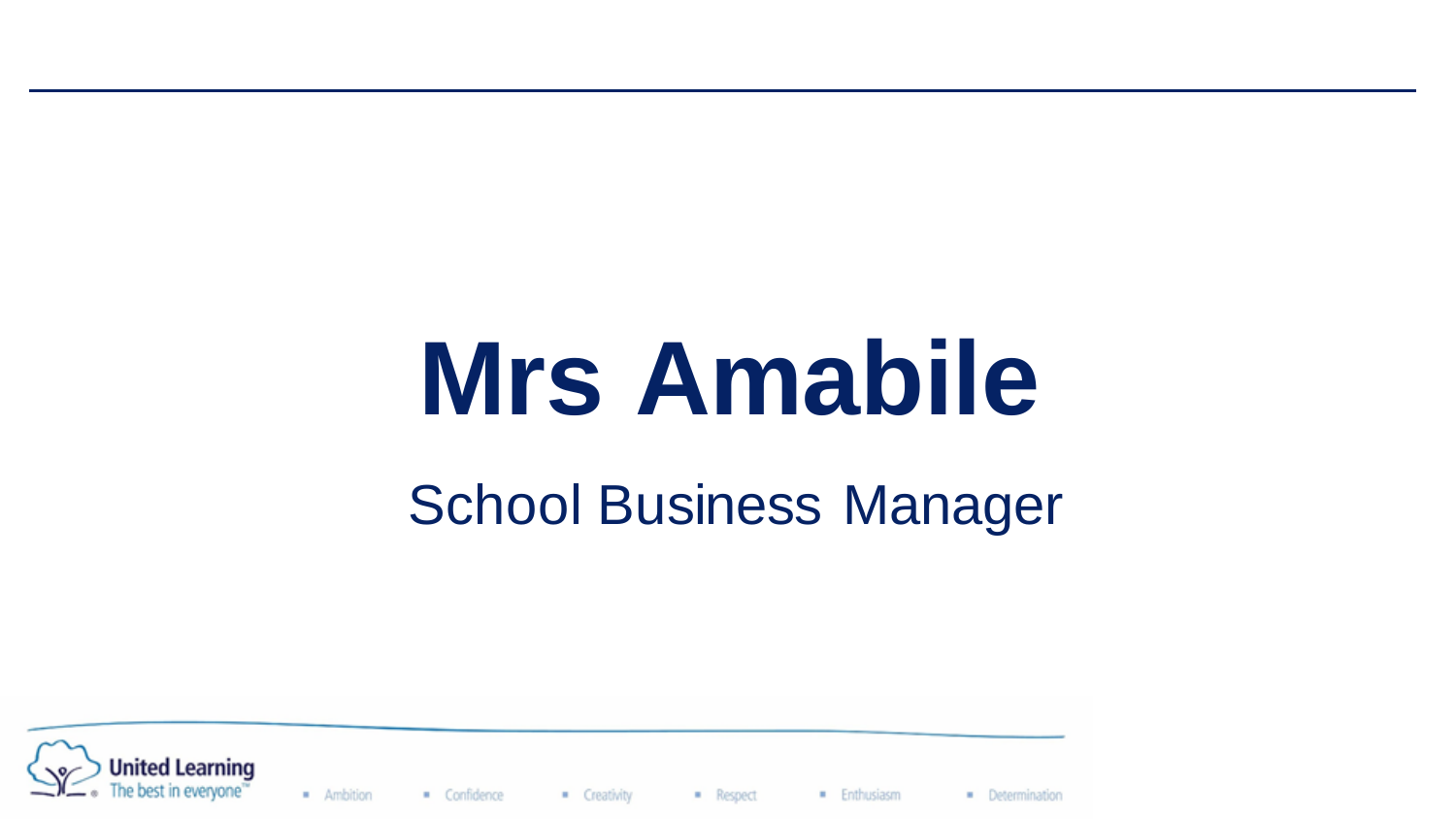#### **Chromebooks**

- The Chromebook scheme portal was reopened 11th November and will close on 30th November
- Further Chromebooks will be ordered for delivery / distribution to students after Christmas if possible, new orders will be fulfilled using new stock the school currently has
- Link to access the portal to sign up to the scheme <https://www.albion.co.uk/trumpington/>
- Families with children in any year group can join the scheme. There are three schemes depending on whether your child is in Year 7, Years 8 – 10 or Year 11. These are all explained when you access the portal

#### **Lockers**

- Thank you for your patience whilst we established which families have signed up and paid for locker hire
- Year 7 students have had access to lockers for several weeks a final allocation check will be completed
- Year 11 lockers were allocated last week
- Years 8 10: allocation is underway students must have a lock with them in order to be allocated a locker

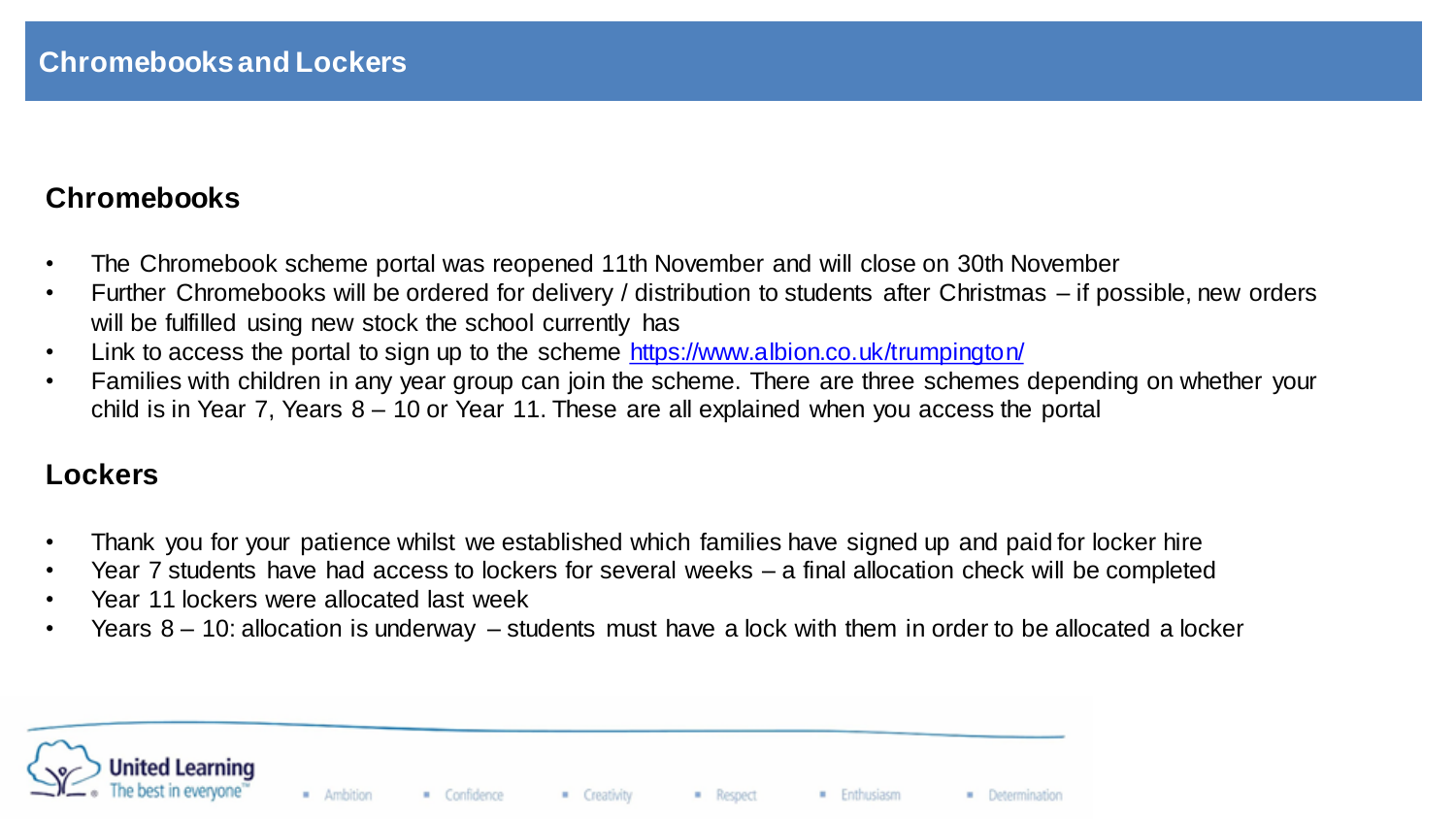# **Ms Gurvidi**

# Assessment, Reporting and Curriculum



· Ambition Confidence

· Creativity

Respect **Enthusiasm**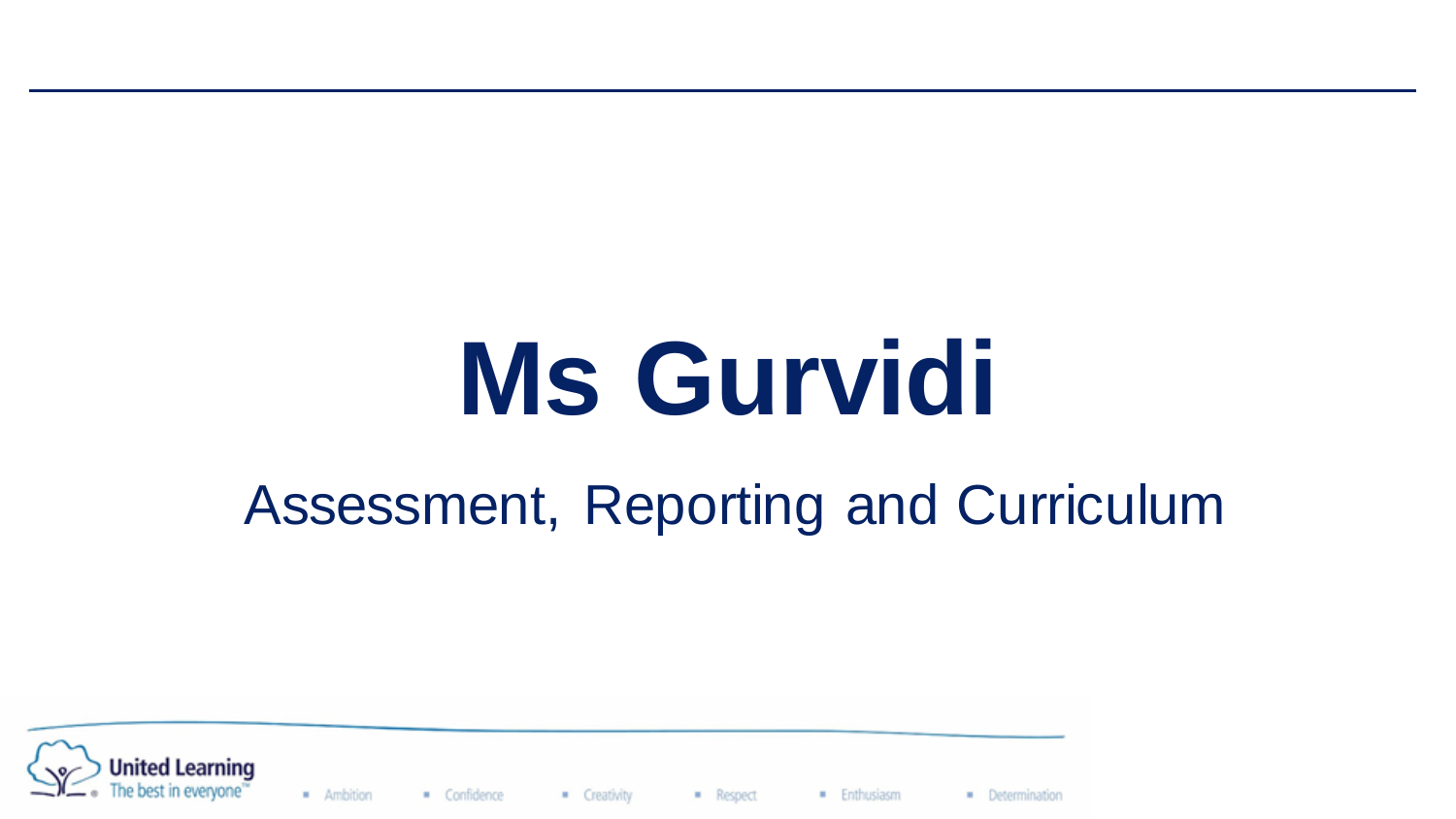#### **How are the gaps in learning being met?**

**Year 11 mocks going on and my child seems to say the papers were tough so I'm wondering whether the students have been helped revise / tips to approach the exams or are there gaps in learning ?**

#### **Mock exams**

• Past exam papers – 'challenging'

### **Gaps in Learning**

- Year 10 end of Year Exams used to assess gaps
- All teachers have long term plans that include addressing identified gaps
- Every lesson low stakes quizzing to identify gaps
- Seneca & Hegarty used to address gaps
- All subjects for all year groups have catch up plans

### **Revision**

- Assembly variety of techniques (Leitner Cards, Mind Maps, Self-quizzing, online platforms)
- In class revision sessions and techniques modelled and practiced
- New Library revision guides to borrow
- Revision guides PP students given them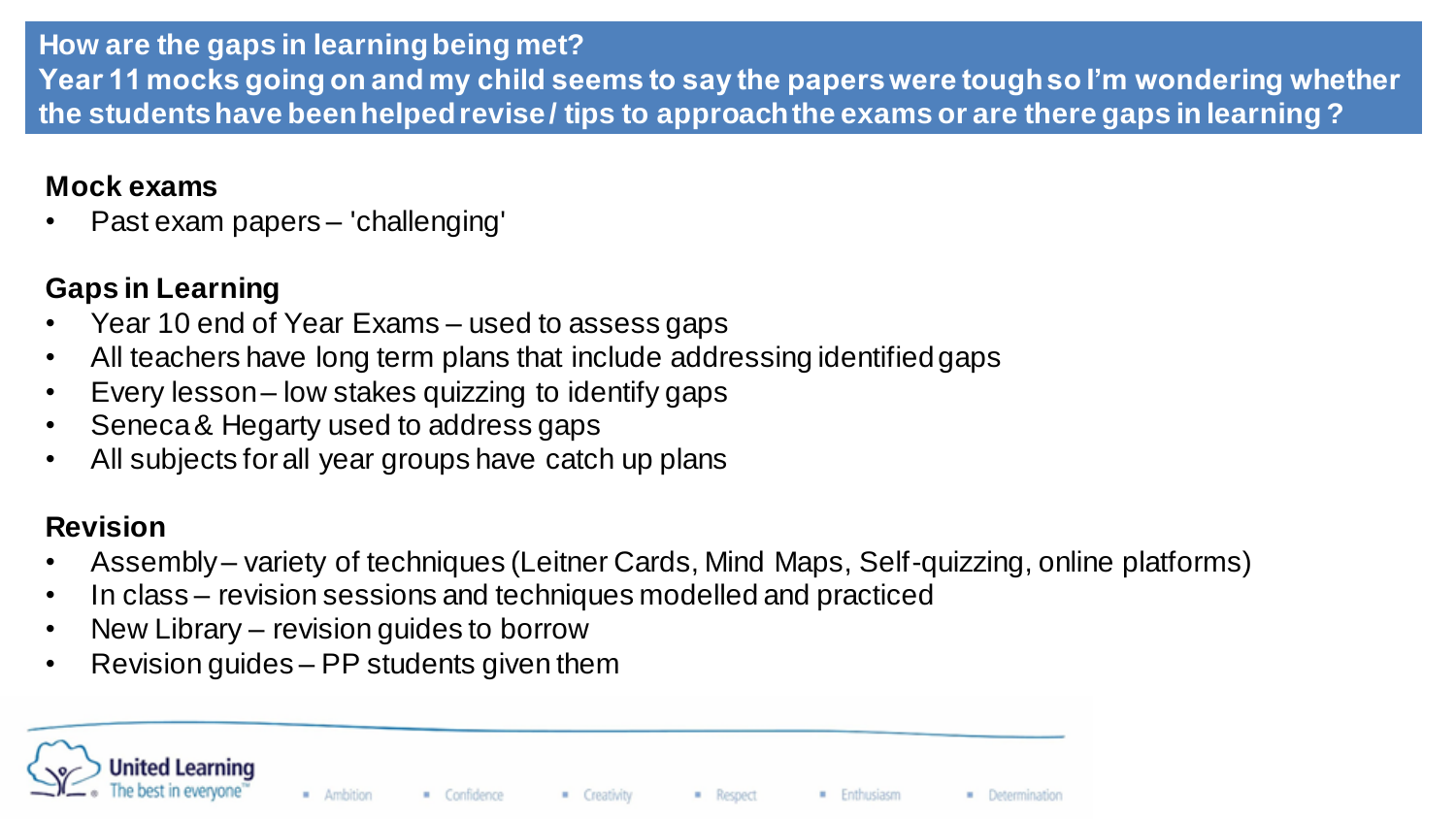### **How are the gaps in learning being met? Year 11 mocks going on and my child seems to say the papers were tough so I'm wondering whether the students have been helped revise / tips to approach the exams or are there gaps in learning ?**



## **Retrieval practice:**

- Knowledge Organisers Look, Cover, Write, Check
- Do Now quizzing
- Interleaved quizzing
- Practising past exam questions
- Online platforms



- Creativity

Respect **Enthusiasm**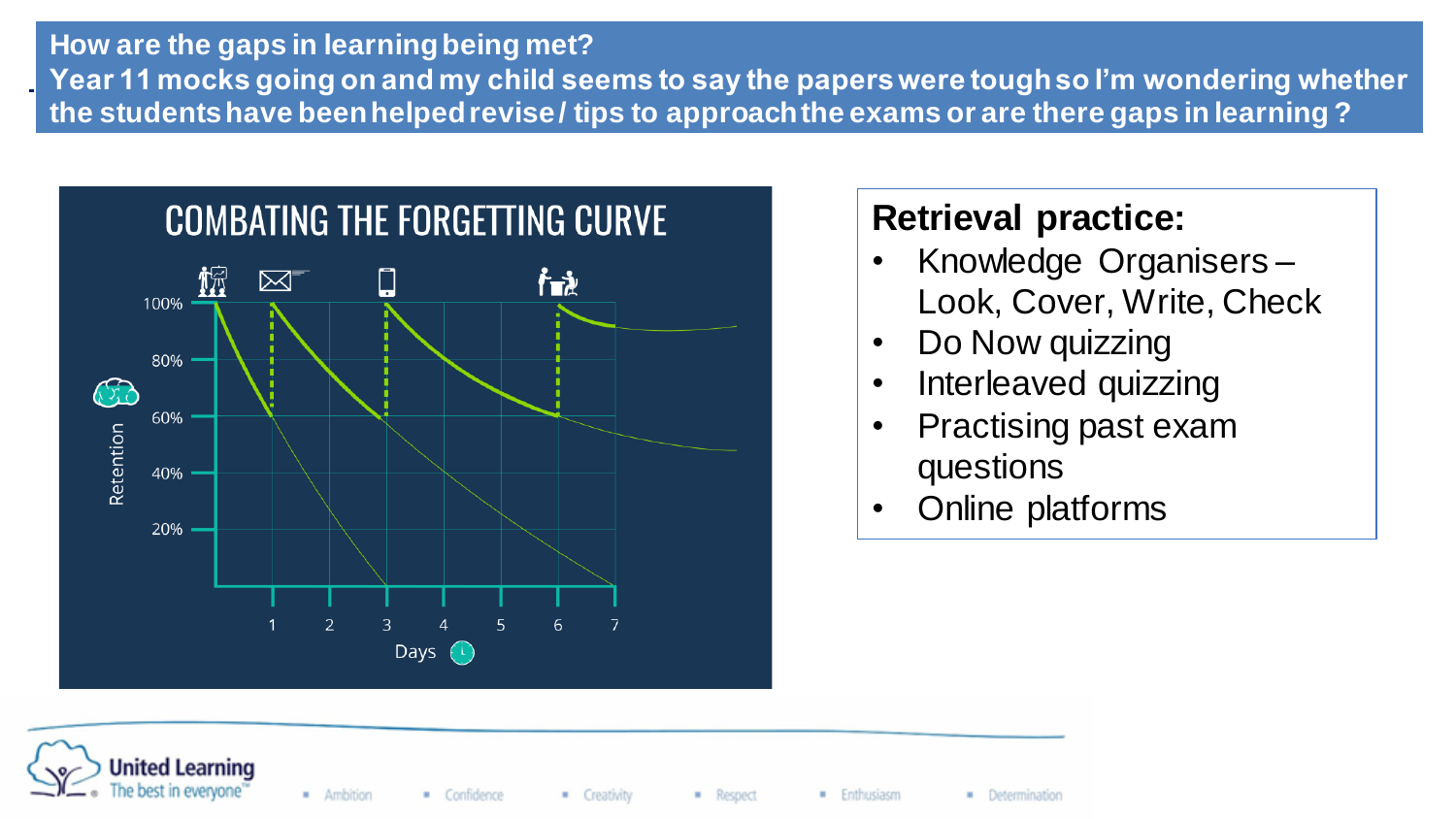### **Just concerned academically if the children are being challenged enough to be able to compete in the larger community.**

#### $l$ ntent – our ambition for our pupils; how we achieve the best in everyone

Our aim is to provide an excellent education for all our students; an education which brings out the best in all of them and prepares them for success in life.

Our curriculum is designed to provide children with the core knowledge they need for success in education and later life, to maximise their cognitive development, to develop the whole person and the talents of the individual and to allow all children to become active and economically self-sufficient citizens.

By teaching our curriculum well we develop pupils' cultural capital: "the essential knowledge that pupils need to be educated citizens, introducing them to the best that has been thought and said and helping to engender an appreciation of human creativity and achievement." (DFE National Curriculum, 2014)

- Lessons are rigorous and content is demanding
- FFT5+1 targets set for all KS4 students
- Teach to the top
- Scaffold up to support learners
- Setting of groups



- Creativity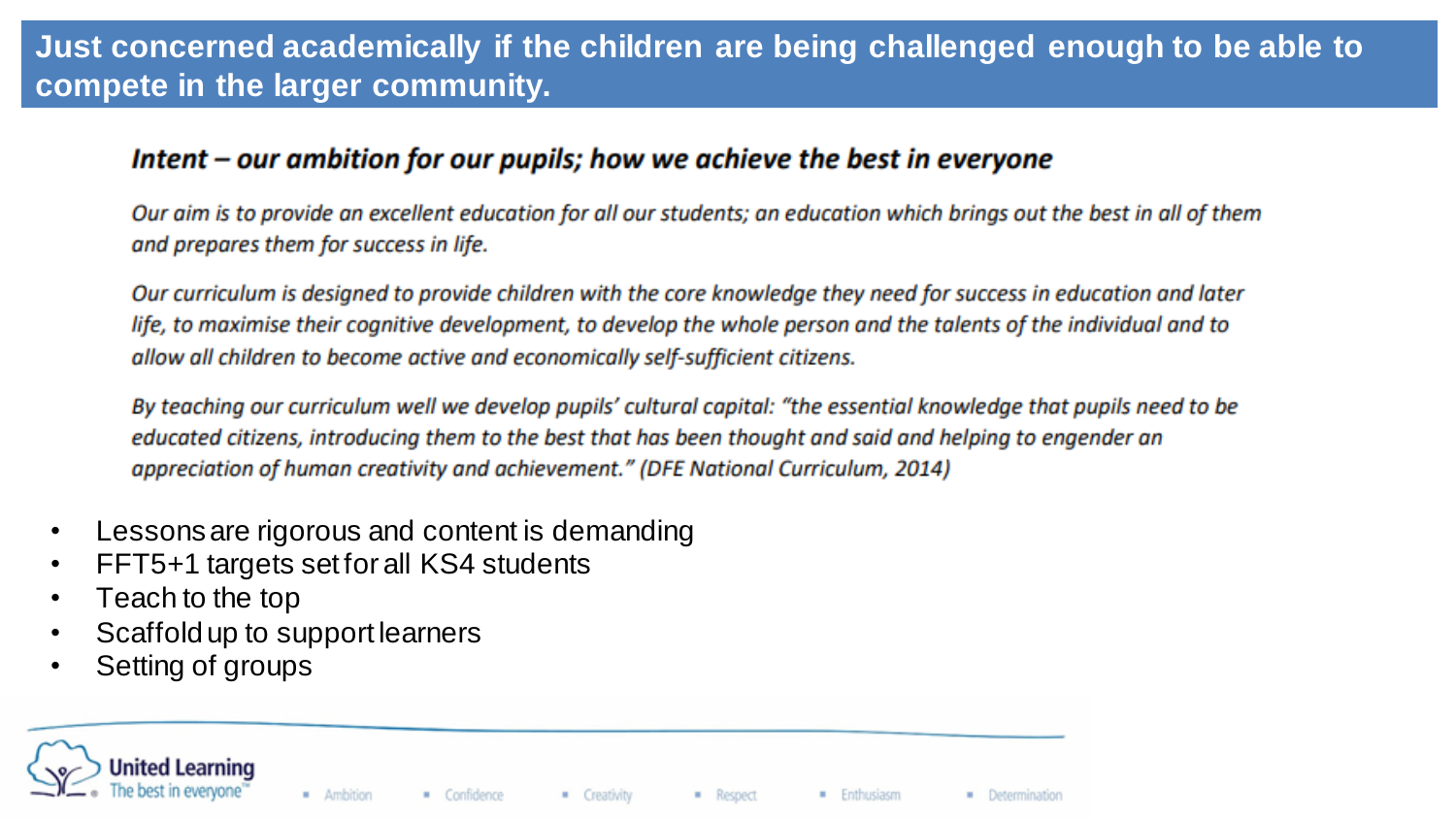# **Would KS3 or KS4 student be able to study German language in near future?**

## **Languages offered include:**

- French KS3 S4
- Spanish KS4 (Option Choice)
- Extra-curricular Latin
- Home Languages (GCSE) Greek, Russian, Italian
- German no current plans to add German to the curriculum offer but always reviewing this.



**Enthusiasm**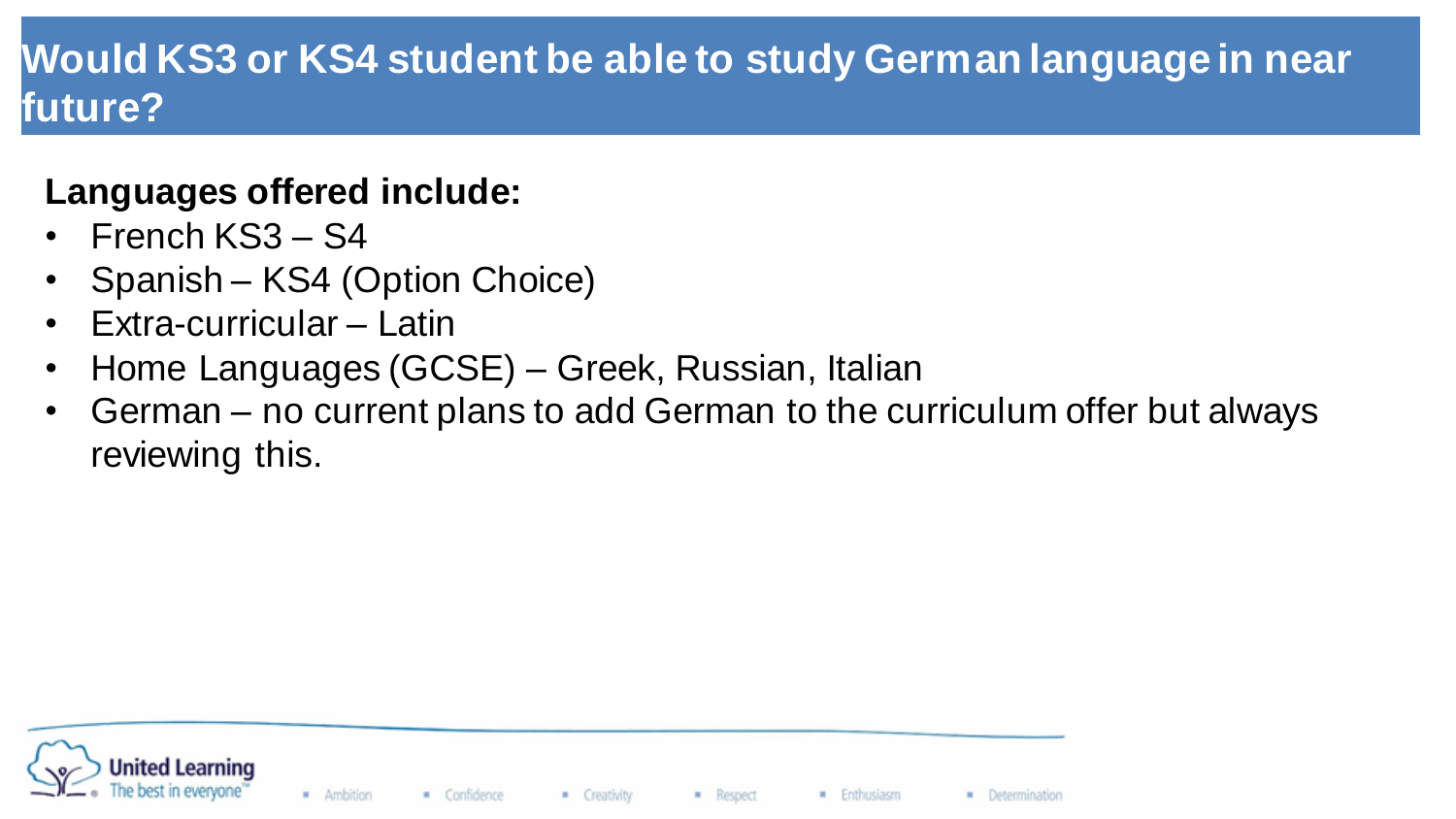### **Will there be a parents' evening and opportunities to find out about the students progress?**

| $\overline{1}$<br>Core (Ma & En) + Opt Sci<br><b>DI</b><br>EOY <sup>i</sup> Exams<br>NGRT (reading age)<br>٠<br>Report (2)<br>No More Marking<br>٠<br>Report(1)<br>(English Writing)<br>Parents' Evening<br>NGRT EOY<br>Direct Instruction<br>MIDYIS - Ability<br>٠<br>Placement (DI)<br>DI<br>Maths<br>٠<br>8<br><b>DI</b><br>Core (Ma & En) + Opt Sci<br><b>EOY Exams</b><br>No More Marking<br>٠<br>Report (2)<br>Report $(1)$<br>Parents' Evening<br><b>NGRT EOY</b><br><b>DI</b><br><b>DI</b><br><b>DI</b><br><b>DI</b><br>9<br>Core (Ma & En) + Opt Sci<br><b>EOY Exams</b><br>No More Marking<br>٠<br>Report (2)<br>Report (1)<br>Parents' Evening<br><b>DI</b><br>DI<br><b>DI</b><br>10<br>Exams in core and EBACC subjects (1)<br><b>EOY Exams</b><br>Report $(1)$<br>Report (2)<br>m.<br>Parents' Evening<br>Parents' Evening<br>Mock Exams (1)<br>11<br>Mock Exams (2)<br>Final Report 3 (prov.)<br>Report 1.<br>Report 2.<br><b>GCSE Examinations</b><br>Parents' Evening<br>Parents' Evening | <b>Year Group</b> | Autumn 1 | Autumn 2 | Spring 1 | Spring 2 | Summer 1 | Summer 2 |
|-----------------------------------------------------------------------------------------------------------------------------------------------------------------------------------------------------------------------------------------------------------------------------------------------------------------------------------------------------------------------------------------------------------------------------------------------------------------------------------------------------------------------------------------------------------------------------------------------------------------------------------------------------------------------------------------------------------------------------------------------------------------------------------------------------------------------------------------------------------------------------------------------------------------------------------------------------------------------------------------------------------|-------------------|----------|----------|----------|----------|----------|----------|
|                                                                                                                                                                                                                                                                                                                                                                                                                                                                                                                                                                                                                                                                                                                                                                                                                                                                                                                                                                                                           |                   |          |          |          |          |          |          |
|                                                                                                                                                                                                                                                                                                                                                                                                                                                                                                                                                                                                                                                                                                                                                                                                                                                                                                                                                                                                           |                   |          |          |          |          |          |          |
|                                                                                                                                                                                                                                                                                                                                                                                                                                                                                                                                                                                                                                                                                                                                                                                                                                                                                                                                                                                                           |                   |          |          |          |          |          |          |
|                                                                                                                                                                                                                                                                                                                                                                                                                                                                                                                                                                                                                                                                                                                                                                                                                                                                                                                                                                                                           |                   |          |          |          |          |          |          |
|                                                                                                                                                                                                                                                                                                                                                                                                                                                                                                                                                                                                                                                                                                                                                                                                                                                                                                                                                                                                           |                   |          |          |          |          |          |          |

· Ambition

Confidence

nited Learning

- Creativity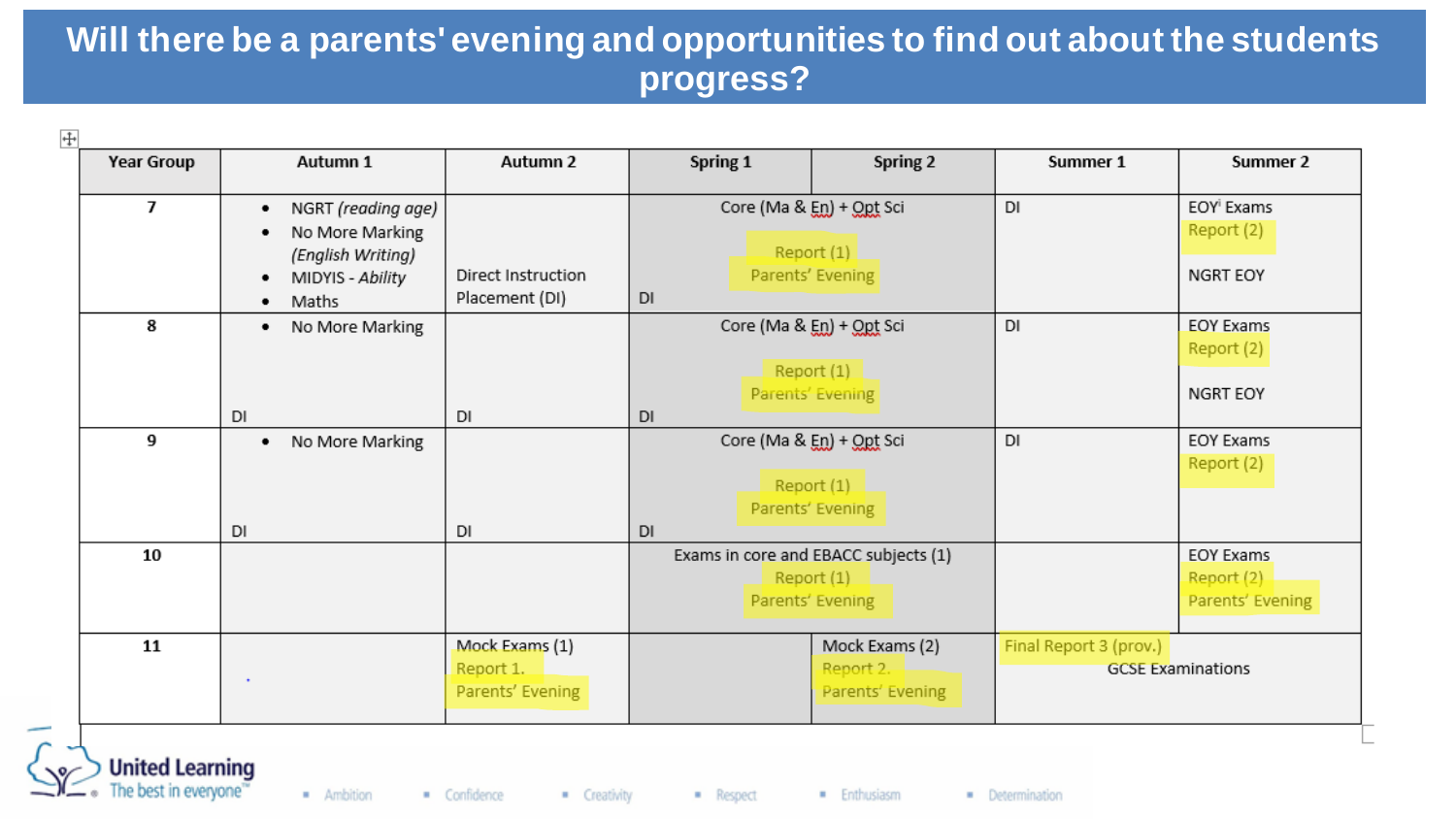### **Are there any visits or trips planned to support learning?**

- Respect

**Enthusiasm** 

· Determination

COVID Dependent

#### **KS4**

Theatre Productions Geography Fieldwork Visits

**KS3** Geography Summer Term – Coastal Visit

**Next Year 2022 - 23** Year 7 Residential Prov.

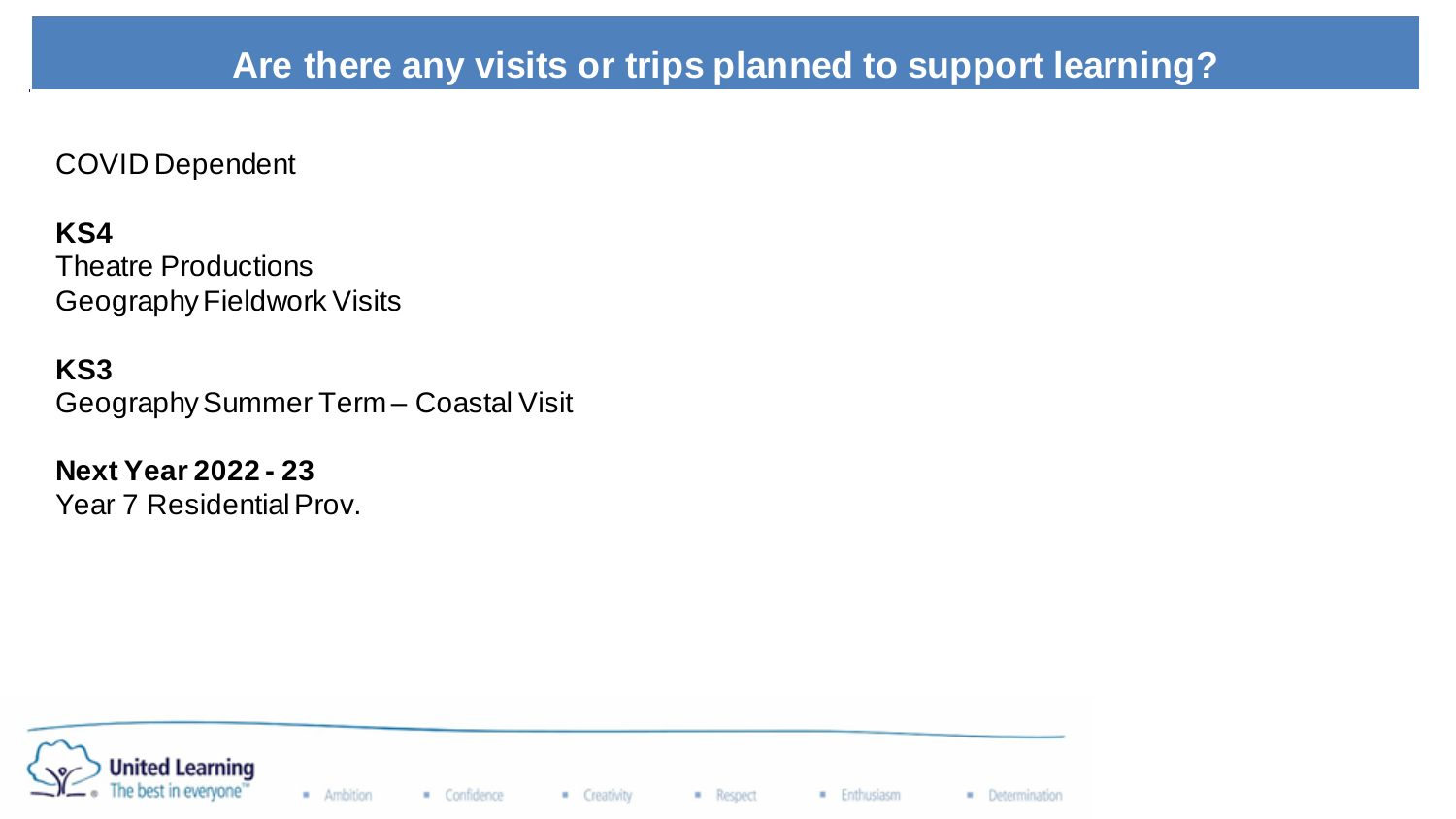## **How are students assessed on their learning ie exams?**

### **KS3 & 4**

- Do Now low stakes quizzing; formative assessment;
- Fluency checks smaller tests
- End of Unit topic tests
- Seneca; Sparx; Hegarty

### **Additional for KS4**

• Past exam questions

### **KS3 & 4**

• And see examination schedule (on next slide)



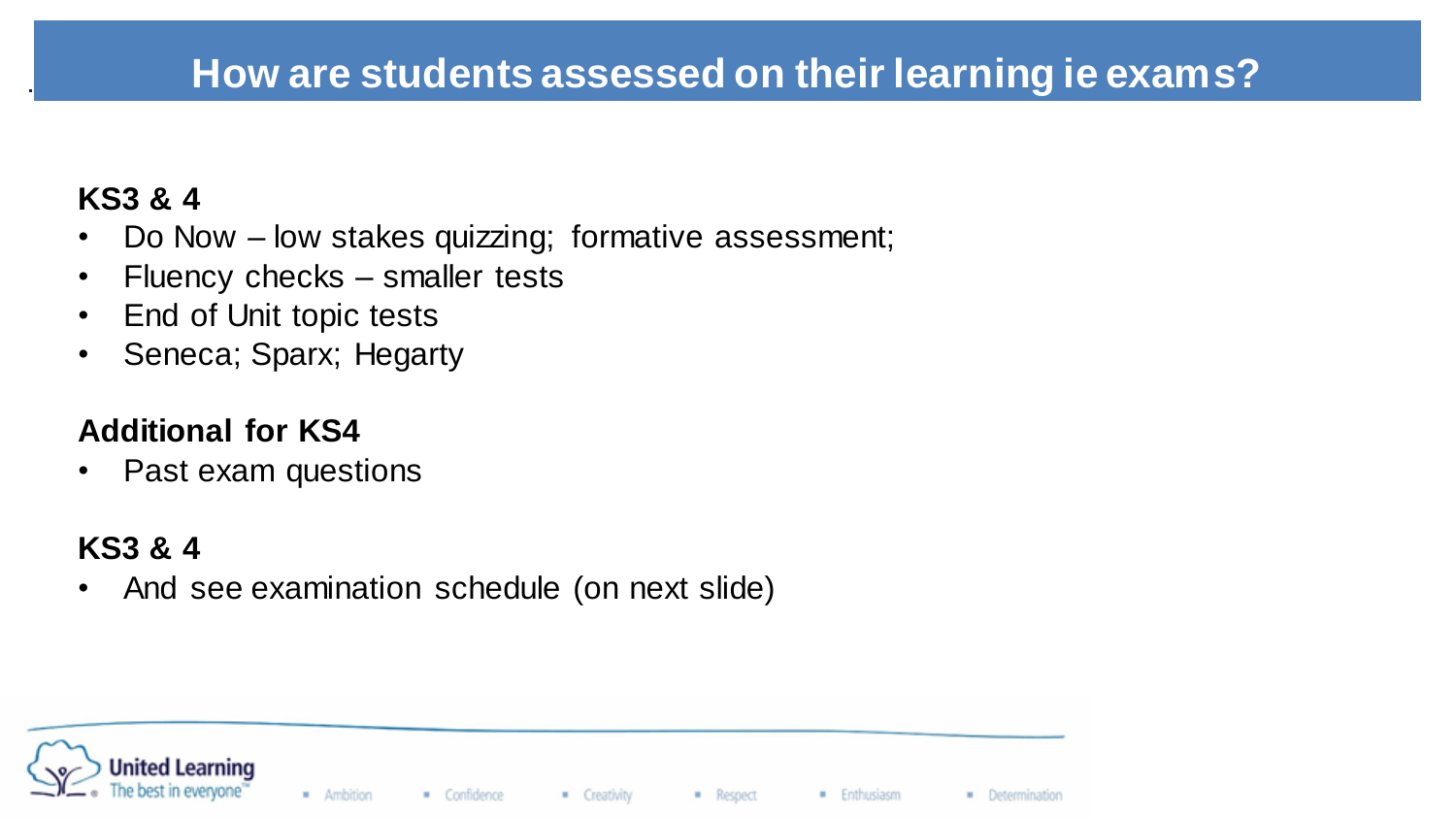# **Academic subjects test schedule 2021 - 22**

| <b>Year Group</b> | Autumn 1                                                                                                       | Autumn 2                                        | Spring 1                                                   | Spring 2                                                              | Summer 1               | Summer 2                                                        |
|-------------------|----------------------------------------------------------------------------------------------------------------|-------------------------------------------------|------------------------------------------------------------|-----------------------------------------------------------------------|------------------------|-----------------------------------------------------------------|
| $\overline{1}$    | NGRT (reading age)<br>٠<br>No More Marking<br>(English Writing)<br>Direct Instruction<br>MIDYIS - Ability<br>٠ |                                                 | Core (Ma & En) + Opt Sci<br>Report (1)<br>Parents' Evening |                                                                       | DI                     | <b>EOY</b> <sup>i</sup> Exams<br>Report (2)<br>NGRT EOY         |
|                   | Maths<br>٠                                                                                                     | Placement (DI)                                  | DI                                                         |                                                                       |                        |                                                                 |
| 8                 | No More Marking<br>٠                                                                                           |                                                 |                                                            | Core (Ma & En) + Opt Sci<br>Report (1)                                | DI                     | <b>EOV Exams</b><br>Report (2)                                  |
|                   | DI                                                                                                             | <b>DI</b>                                       | <b>DI</b>                                                  | Parents' Evening                                                      |                        | NGRT EOY                                                        |
| 9                 | No More Marking<br>٠                                                                                           |                                                 |                                                            | Core (Ma & En) + Opt Sci<br>Report (1)<br>Parents' Evening            | DI                     | <b>EOY Exams</b><br>Report (2)                                  |
|                   | <b>DI</b>                                                                                                      | <b>DI</b>                                       | <b>DI</b>                                                  |                                                                       |                        |                                                                 |
| 10                |                                                                                                                |                                                 |                                                            | Exams in core and EBACC subjects (1)<br>Report(1)<br>Parents' Evening |                        | <b>EOY Exams</b><br>Report $\overline{(2)}$<br>Parents' Evening |
| 11                |                                                                                                                | Mock Exams (1)<br>Report 1.<br>Parents' Evening | Mock Exams (2)<br>Report 2.<br>Parents' Evening            |                                                                       | Final Report 3 (prov.) | <b>GCSE Examinations</b>                                        |

· Ambition

Confidence

The best in everyone<sup>®</sup>

- Creativity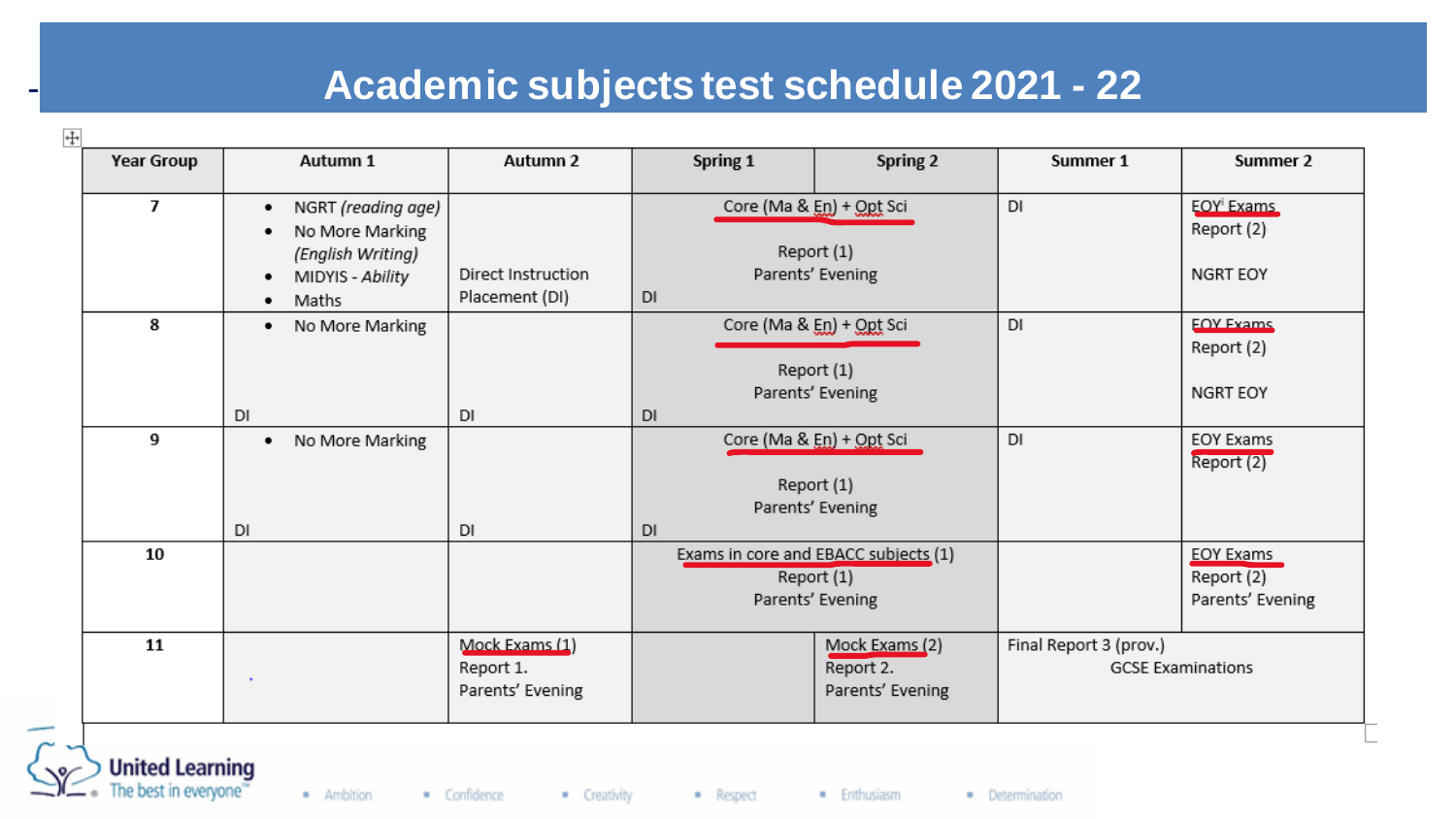## **What is the best way to get a sense (ideally quantified) as to how my daughter is doing, and where she needs help / effort needs to be focused?**

## **Performance Indicators:**

- Exercise Books formative feedback; fluency check scores
- Do now scores
- Spring (core) & Summer (all) exams
- Reports numerical

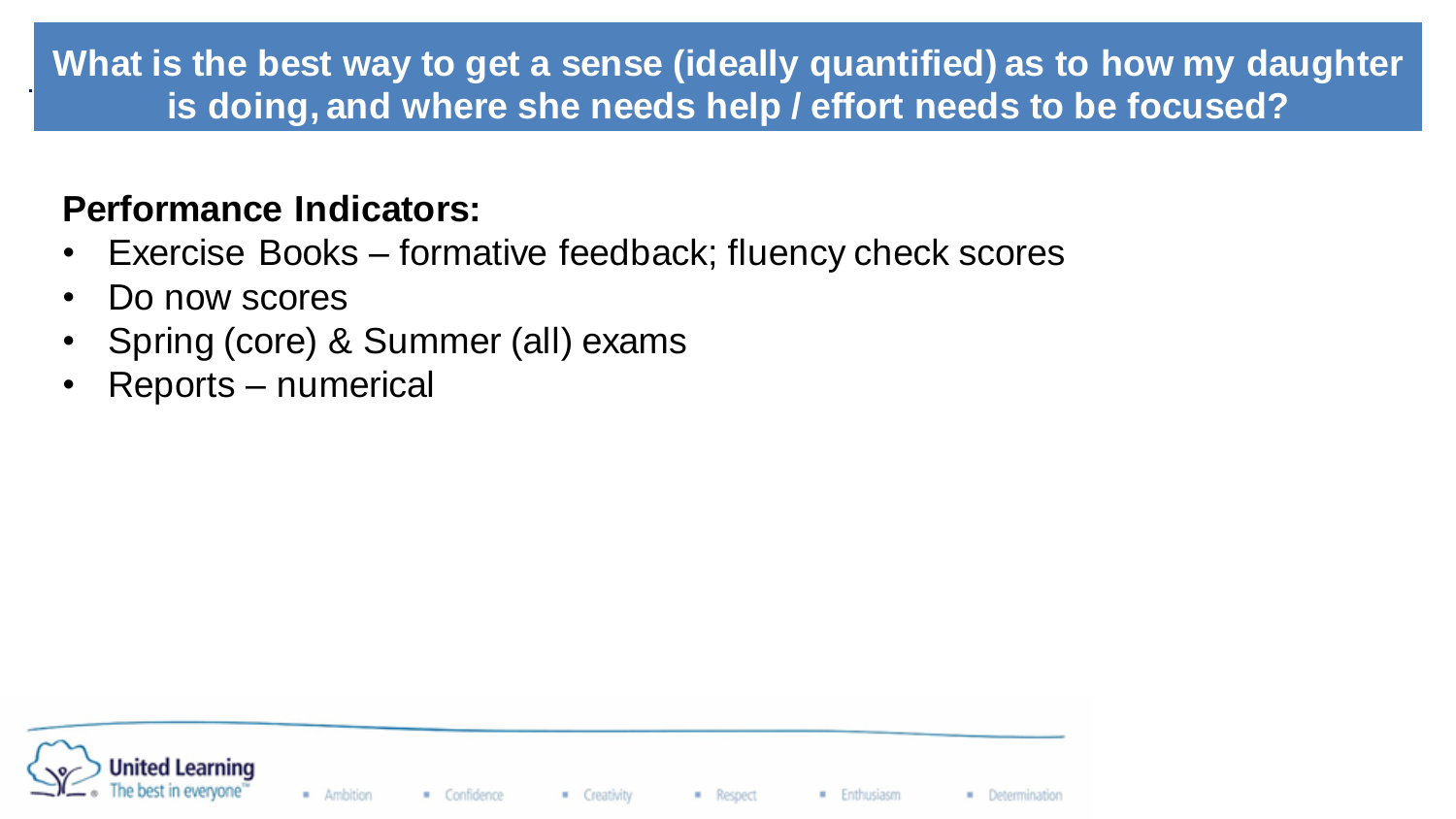**How can we follow and monitor our son's academic progress? How can we know the homework assigned to our son? Do we have to check on his chrome-book?**

## **Tracking performance:**

- Seneca, Sparx/ Hegarty scores
- Exercise Books Quizzing scores and feedback
- Reporting include assessment %

## **Homework:**

- Currently homework is posted on class pages of 'TEAMS' as assignments
- From January 2022 'Show My Homework'
- Notifications for homework will come to your phone/ e-devices

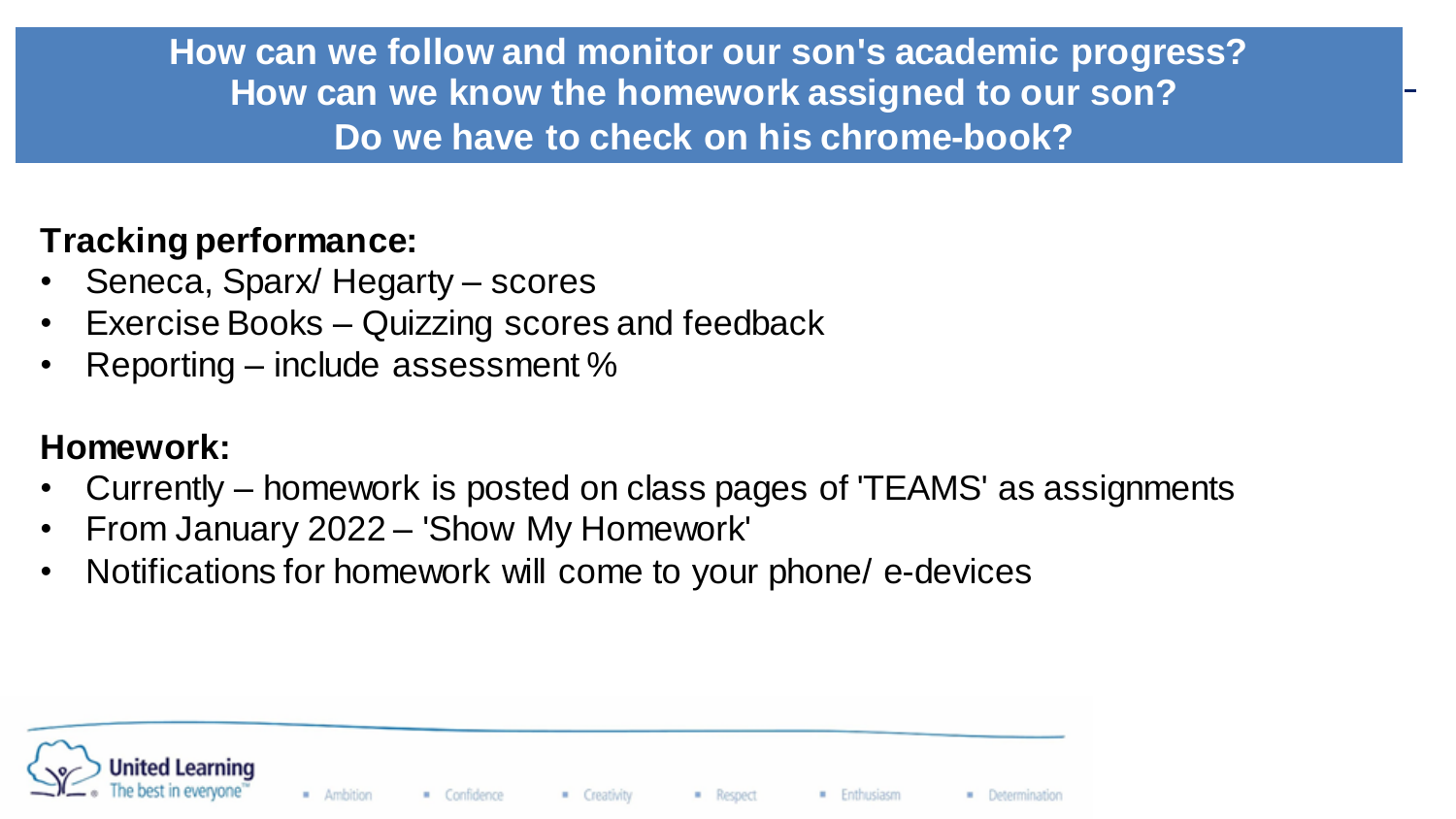## **When will Y7 classes be streamed / mixed up to suit their ability. What information / criteria will you use to base the decision on? Many thanks**

### **Which subjects:**

• Core subjects – English, Maths and Science

### **When:**

• From 5th January 2022

### **Information used:**

- Class work; Teacher discussion & in class fluency and end of topic tests
- NGRT Reading Ages
- Maths Testing
- MIDYIS

### **Other:**

- Parents to be informed of groupings before the end of the Autumn Term 2021.
- Reviewed twice yearly